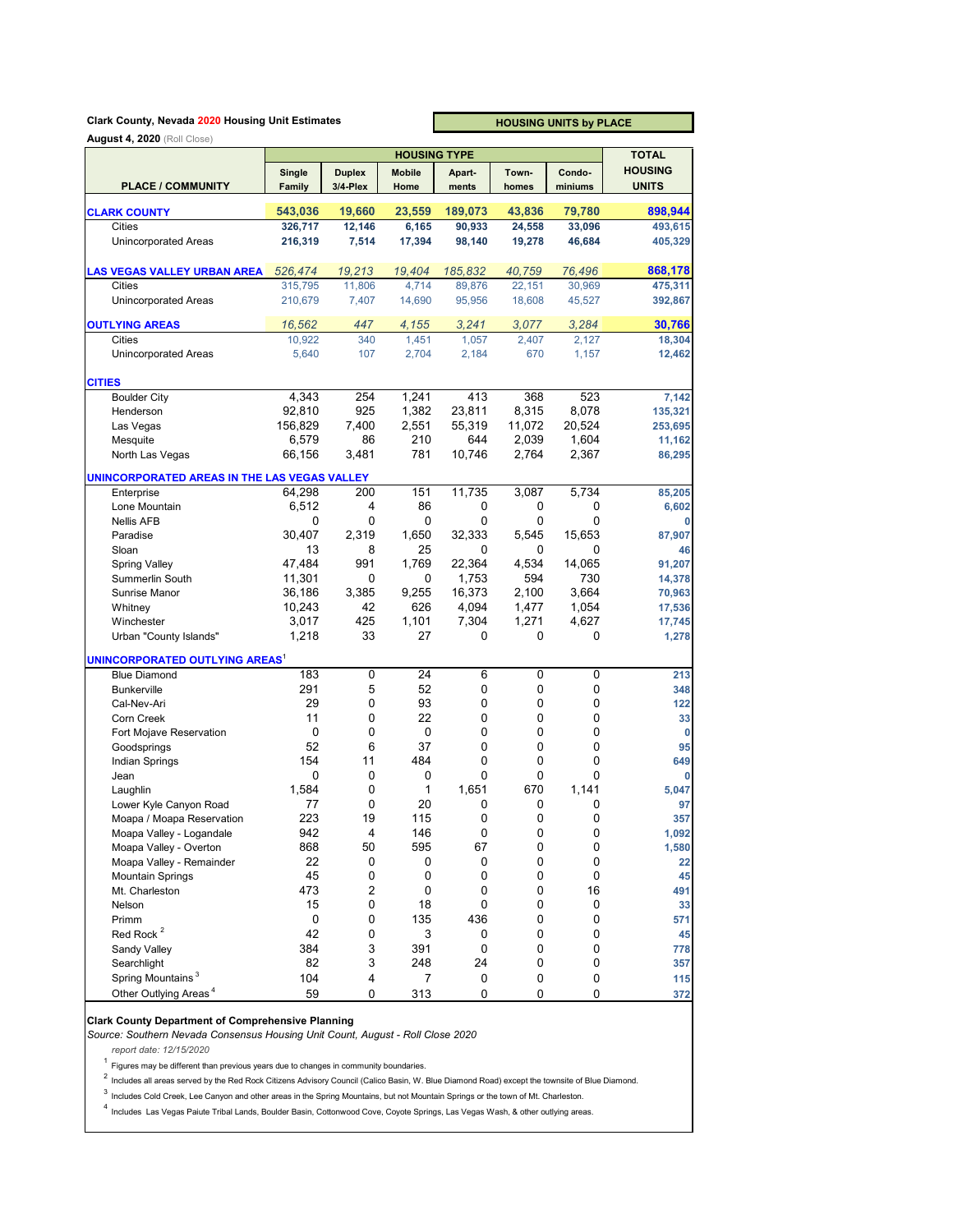## **Clark County, Nevada 2019 Housing Unit Estimates**

**HOUSING UNITS by PLACE**

| <b>July 30, 2019</b> (Roll Close)                          |           |                | <b>HOUSING TYPE</b> |           |        |             | <b>TOTAL</b>   |
|------------------------------------------------------------|-----------|----------------|---------------------|-----------|--------|-------------|----------------|
|                                                            | Single    | <b>Duplex</b>  | <b>Mobile</b>       | Apart-    | Town-  | Condo-      | <b>HOUSING</b> |
| <b>PLACE / COMMUNITY</b>                                   | Family    | 3/4-Plex       | Home                | ments     | homes  | miniums     | <b>UNITS</b>   |
|                                                            |           |                |                     |           |        |             |                |
| <b>CLARK COUNTY</b>                                        | 534,161   | 17,646         | 23,691              | 188,555   | 42,484 | 79,713      | 886,250        |
| <b>Cities</b>                                              | 320,878   | 10,906         | 6,184               | 91,022    | 23,656 | 33,029      | 485,675        |
| <b>Unincorporated Areas</b>                                | 213,283   | 6,740          | 17,507              | 97,533    | 18,828 | 46,684      | 400,575        |
| <b>LAS VEGAS VALLEY URBAN AREA</b>                         | 518,083   | 17,301         | 19,536              | 185,212   | 39,436 | 76,429      | 855,997        |
| <b>Cities</b>                                              | 310,326   | 10,608         | 4,731               | 89,923    | 21,278 | 30,902      | 467,768        |
| <b>Unincorporated Areas</b>                                | 207,757   | 6,693          | 14,805              | 95,289    | 18,158 | 45,527      | 388,229        |
| <b>OUTLYING AREAS</b>                                      | 16,078    | 345            | 4,155               | 3,343     | 3,048  | 3,284       | 30,253         |
| <b>Cities</b>                                              | 10,552    | 298            | 1,453               | 1,099     | 2,378  | 2,127       | 17,907         |
| <b>Unincorporated Areas</b>                                | 5,526     | 47             | 2,702               | 2,244     | 670    | 1,157       | 12,346         |
| <b>CITIES</b>                                              |           |                |                     |           |        |             |                |
| <b>Boulder City</b>                                        | 4,309     | 226            | 1,243               | 441       | 365    | 523         | 7,107          |
| Henderson                                                  | 91,015    | 547            | 1,392               | 23,324    | 7,785  | 8,078       | 132,141        |
| Las Vegas                                                  | 155,047   | 6,637          | 2,556               | 55,777    | 11,001 | 20,457      | 251,475        |
| Mesquite                                                   | 6,243     | 72             | 210                 | 658       | 2,013  | 1,604       | 10,800         |
| North Las Vegas                                            | 64,264    | 3,424          | 783                 | 10,822    | 2,492  | 2,367       | 84,152         |
|                                                            |           |                |                     |           |        |             |                |
| UNINCORPORATED AREAS IN THE LAS VEGAS VALLEY<br>Enterprise | 62,527    | 78             | 151                 | 11,110    | 2,966  | 5,734       | 82,566         |
| Lone Mountain                                              | 6,400     | 4              | 86                  | 0         | 0      | 0           | 6,490          |
| <b>Nellis AFB</b>                                          | 0         | 0              | 0                   | 0         | 0      | $\mathbf 0$ | 0              |
| Paradise                                                   | 30,393    | 1,991          | 1,652               | 32,228    | 5,545  | 15,653      | 87,462         |
| Sloan                                                      | 13        | 8              | 25                  | 0         | 0      | $\mathbf 0$ | 46             |
| <b>Spring Valley</b>                                       | 46,961    | 991            | 1,773               | 22,163    | 4,321  | 14,065      | 90,274         |
| Summerlin South                                            | 11,170    | $\mathbf 0$    | 0                   | 1,753     | 563    | 730         | 14,216         |
| Sunrise Manor                                              | 35,908    | 3,155          | 9,345               | 16,592    | 2,015  | 3,664       | 70,679         |
| Whitney                                                    | 10,091    | 45             | 627                 | 4,094     | 1,477  | 1,054       | 17,388         |
| Winchester                                                 | 3,017     | 393            | 1,101               | 7,344     | 1,271  | 4,627       | 17,753         |
| Urban "County Islands"                                     | 1,277     | 28             | 45                  | 5         | 0      | 0           | 1,355          |
| <b>UNINCORPORATED OUTLYING AREAS<sup>1</sup></b>           |           |                |                     |           |        |             |                |
| <b>Blue Diamond</b>                                        | 185       | 0              | 24                  | 6         | 0      | 0           | 215            |
| <b>Bunkerville</b>                                         | 291       | 5              | 51                  | 0         | 0      | 0           | 347            |
| Cal-Nev-Ari                                                | 29        | 0              | 93                  | 0         | 0      | 0           | 122            |
| Corn Creek                                                 | 11        | 0              | 22                  | 0         | 0      | $\mathbf 0$ | 33             |
| Fort Mojave Reservation                                    | 0         | 0              | 0                   | 0         | 0      | $\mathbf 0$ | 0              |
| Goodsprings                                                | 52        | 6              | 37                  | 0         | 0      | $\mathbf 0$ | 95             |
| Indian Springs                                             | 145       | 4              | 485                 | 7         | 0      | $\mathbf 0$ | 641            |
| Jean                                                       | 0         | 0              | $\mathbf 0$         | 0         | 0      | $\mathbf 0$ | 0              |
| Laughlin                                                   | 1,580     | 0              | 1                   | 1,651     | 670    | 1,141       | 5,043          |
| Lower Kyle Canyon Road                                     | 77        | 0              | 20                  | 0         | 0      | 0           | 97             |
| Moapa / Moapa Reservation                                  | 222       | 3              | 115                 | 16        | 0      | $\mathbf 0$ | 356            |
| Moapa Valley - Logandale                                   | 914       | 4              | 152                 | 0         | 0      | 0           | 1,070          |
| Moapa Valley - Overton                                     | 862       | 13             | 598                 | 104       | 0      | 0           | 1,577          |
| Moapa Valley - Remainder                                   | 24        | 0              | 0                   | 0         | 0      | 0           | 24             |
| <b>Mountain Springs</b>                                    | 45        | $\pmb{0}$      | $\pmb{0}$           | 0         | 0      | 0           | 45             |
| Mt. Charleston                                             | 471       | $\overline{c}$ | 0                   | 0         | 0      | 16          | 489            |
| Nelson                                                     | 15        | 0              | 18                  | 0         | 0      | 0           | 33             |
| Primm                                                      | 0         | 0              | 135                 | 436       | 0      | 0           | 571            |
| Red Rock <sup>2</sup>                                      | 42        |                | 3                   |           | 0      | 0           |                |
|                                                            |           | 0              |                     | 0<br>0    | 0      | 0           | 45             |
| Sandy Valley<br>Searchlight                                | 377<br>82 | 3<br>3         | 397<br>248          | 24        | 0      | 0           | 777<br>357     |
| Spring Mountains <sup>3</sup>                              | 102       | 4              | 7                   | $\pmb{0}$ | 0      | 0           | 113            |
| Other Outlying Areas <sup>4</sup>                          | 0         | 0              | 296                 | 0         | 0      | 0           | 296            |
|                                                            |           |                |                     |           |        |             |                |

## **Clark County Department of Comprehensive Planning**

*Source: Southern Nevada Consensus Housing Unit Count, August - Roll Close 2019*

*report date:10/29/2019*

<sup>1</sup> Figures may be different than previous years due to changes in community boundaries.

<sup>2</sup> Includes all areas served by the Red Rock Citizens Advisory Council (Calico Basin, W. Blue Diamond Road) except the townsite of Blue Diamond.

<sup>3</sup> Includes Cold Creek, Lee Canyon and other areas in the Spring Mountains, but not Mountain Springs or the town of Mt. Charleston.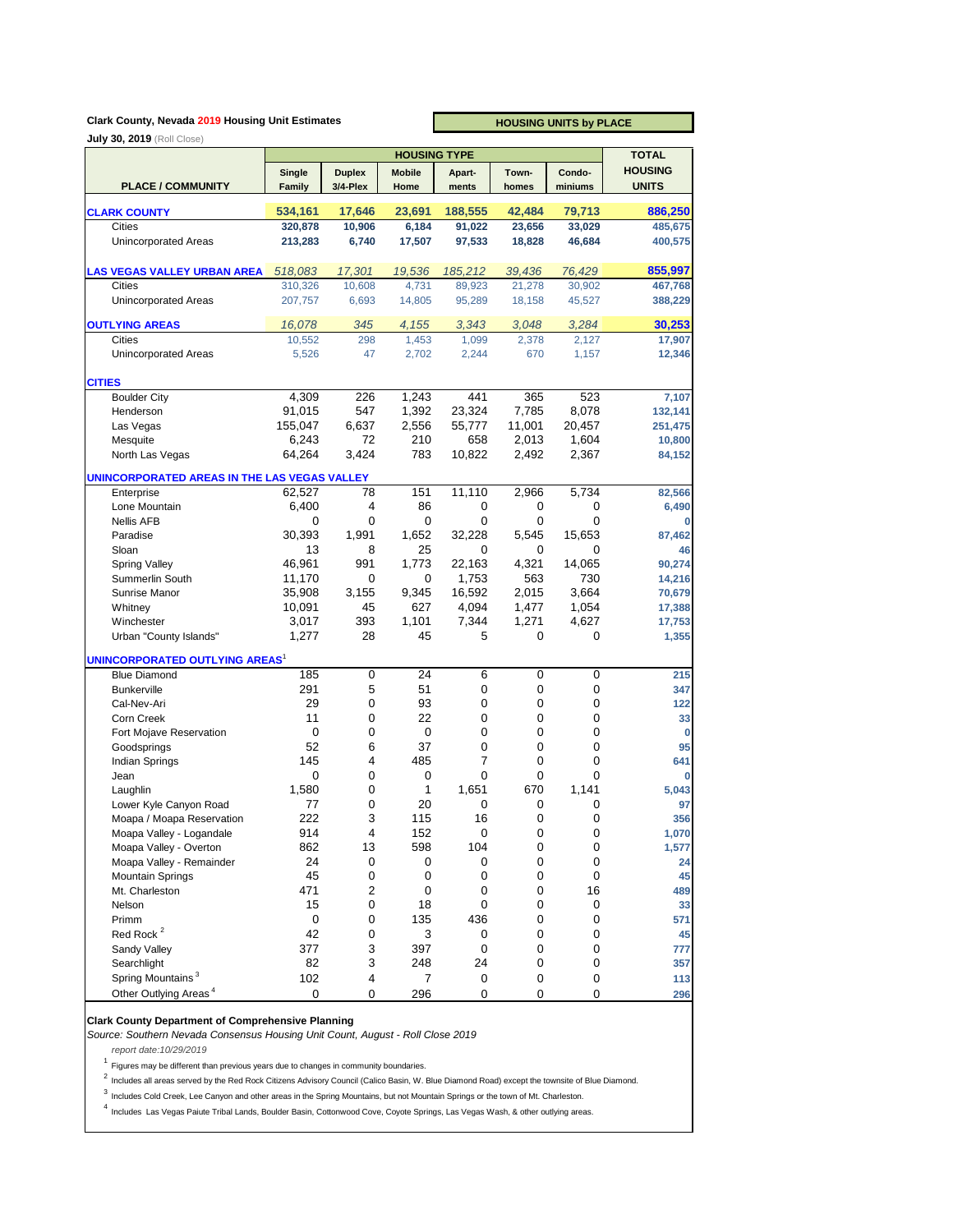#### **Clark County, Nevada 2018 Housing Unit Estimates**

**HOUSING UNITS by PLACE**

|                                                  |               |                | <b>HOUSING TYPE</b> |           |           |             | <b>TOTAL</b>   |
|--------------------------------------------------|---------------|----------------|---------------------|-----------|-----------|-------------|----------------|
|                                                  | Single        | <b>Duplex</b>  | <b>Mobile</b>       | Apart-    | Town-     | Condo-      | <b>HOUSING</b> |
| <b>PLACE / COMMUNITY</b>                         | <b>Family</b> | 3/4-Plex       | Home                | ments     | homes     | miniums     | <b>UNITS</b>   |
|                                                  | 524,039       | 17,414         | 23,853              | 184,981   | 41,626    | 79,157      | 871,070        |
| <b>CLARK COUNTY</b>                              |               |                |                     |           |           |             |                |
| Cities                                           | 315,102       | 10,674         | 6,218               | 89,099    | 23,186    | 33,131      | 477,410        |
| <b>Unincorporated Areas</b>                      | 208,937       | 6,740          | 17,635              | 95,882    | 18,440    | 46,026      | 393,660        |
| <b>LAS VEGAS VALLEY URBAN AREA</b>               | 508,398       | 17,067         | 19,665              | 181,638   | 38,763    | 75,873      | 841,404        |
| <b>Cities</b>                                    | 304,866       | 10,374         | 4,754               | 88,000    | 20,883    | 31,004      | 459,881        |
| <b>Unincorporated Areas</b>                      | 203,532       | 6,693          | 14,911              | 93,638    | 17,880    | 44,869      | 381,523        |
| <b>OUTLYING AREAS</b>                            | 15.641        | 347            | 4,188               | 3,343     | 2,863     | 3,284       | 29,666         |
| <b>Cities</b>                                    | 10,236        | 300            | 1,464               | 1,099     | 2,303     | 2,127       | 17,529         |
| Unincorporated Areas                             | 5.405         | 47             | 2,724               | 2,244     | 560       | 1,157       | 12,137         |
|                                                  |               |                |                     |           |           |             |                |
| <b>CITIES</b><br><b>Boulder City</b>             | 4,278         | 228            | 1,252               | 441       | 303       | 523         | 7,025          |
| Henderson                                        | 88,557        | 543            | 1,410               | 22,307    | 7,513     | 8,363       | 128,693        |
| Las Vegas                                        | 153,303       | 6,562          | 2,558               | 55,197    | 10,905    | 20,457      | 248,982        |
|                                                  | 5,958         | 72             | 212                 | 658       | 2,000     | 1,604       | 10,504         |
| Mesquite                                         | 63,006        | 3,269          | 786                 |           |           |             |                |
| North Las Vegas                                  |               |                |                     | 10,496    | 2,465     | 2,184       | 82,206         |
| UNINCORPORATED AREAS IN THE LAS VEGAS VALLEY     |               |                |                     | 11,106    |           |             |                |
| Enterprise                                       | 60,341        | 78<br>4        | 152                 |           | 2,941     | 5,084       | 79,702         |
| Lone Mountain                                    | 6,303         |                | 86                  | 0         | 0         | 0           | 6,393          |
| <b>Nellis AFB</b>                                | 0             | 0              | 0                   | 0         | 0         | $\mathbf 0$ | O              |
| Paradise                                         | 30,291        | 1,987          | 1,667               | 31,743    | 5,579     | 15,653      | 86,920         |
| Sloan                                            | 10            | 8              | 28                  | 0         | 0         | 0           | 46             |
| <b>Spring Valley</b>                             | 45,901        | 991            | 1,777               | 21,101    | 4,190     | 14,065      | 88,025         |
| <b>Summerlin South</b>                           | 10,910        | 0              | 0                   | 1,486     | 544       | 722         | 13,662         |
| Sunrise Manor                                    | 35,514        | 3,157          | 9,427               | 16,599    | 1,878     | 3,664       | 70,239         |
| Whitney                                          | 9,970         | 47             | 628                 | 4,094     | 1,477     | 1,054       | 17,270         |
| Winchester                                       | 3,016         | 393            | 1,101               | 7,504     | 1,271     | 4,627       | 17,912         |
| Urban "County Islands"                           | 1,276         | 28             | 45                  | 5         | 0         | 0           | 1,354          |
| <b>UNINCORPORATED OUTLYING AREAS<sup>1</sup></b> |               |                |                     |           |           |             |                |
| <b>Blue Diamond</b>                              | 183           | $\overline{0}$ | 24                  | 6         | 0         | 0           | 213            |
| <b>Bunkerville</b>                               | 290           | 5              | 51                  | 0         | 0         | 0           | 346            |
| Cal-Nev-Ari                                      | 30            | 0              | 90                  | 0         | 0         | 0           | 120            |
| Corn Creek                                       | 11            | 0              | 22                  | 0         | 0         | 0           | 33             |
| Fort Mojave Reservation                          | 0             | 0              | 0                   | 0         | 0         | 0           | O              |
| Goodsprings                                      | 52            | 6              | 36                  | 0         | 0         | 0           | 94             |
| Indian Springs                                   | 111           | 4              | 486                 | 7         | 0         | 0           | 608            |
| Jean                                             | 0             | 0              | 0                   | 0         | 0         | 0           | O              |
| Laughlin                                         | 1,569         | 0              | 1                   | 1,651     | 560       | 1,141       | 4,922          |
| Lower Kyle Canyon Road                           | 73            | 0              | 24                  | 0         | 0         | 0           | 97             |
| Moapa / Moapa Reservation                        | 219           | 3              | 116                 | 16        | 0         | 0           | 354            |
| Moapa Valley - Logandale                         | 880           | 4              | 156                 | $\pmb{0}$ | 0         | 0           | 1,040          |
| Moapa Valley - Overton                           | 854           | 13             | 599                 | 104       | 0         | 0           | 1,570          |
| Moapa Valley - Remainder                         | 27            | 0              | 0                   | 0         | $\pmb{0}$ | 0           | 27             |
| <b>Mountain Springs</b>                          | 45            | 0              | 0                   | 0         | 0         | 0           | 45             |
| Mt. Charleston                                   | 468           | $\overline{c}$ | 0                   | 0         | 0         | 16          | 486            |
| Nelson                                           | 14            | 0              | 18                  | 0         | 0         | 0           | 32             |
| Primm                                            | 0             | 0              | 135                 | 436       | 0         | 0           | 571            |
| Red Rock <sup>2</sup>                            | 40            | 0              | 3                   | 0         | 0         | 0           | 43             |
| Sandy Valley                                     | 368           | 3              | 406                 | 0         | 0         | 0           | 777            |
| Searchlight                                      | 77            | 3              | 253                 | 24        | 0         | 0           | 357            |
| Spring Mountains <sup>3</sup>                    | 94            | 4              |                     |           |           |             |                |
|                                                  |               |                | 8                   | 0         | 0         | 0           | 106            |
| Other Outlying Areas <sup>4</sup>                | 0             | 0              | 296                 | 0         | 0         | 0           | 296            |

## **Clark County Department of Comprehensive Planning**

*Source: Southern Nevada Consensus Housing Unit Count, August - Roll Close 2018*

*report date:09/11/2018*

 $1$  Figures may be different than previous years due to changes in community boundaries.

<sup>2</sup> Includes all areas served by the Red Rock Citizens Advisory Council (Calico Basin, W. Blue Diamond Road) except the townsite of Blue Diamond.

 $3$  Includes Cold Creek, Lee Canyon and other areas in the Spring Mountains, but not Mountain Springs or the town of Mt. Charleston.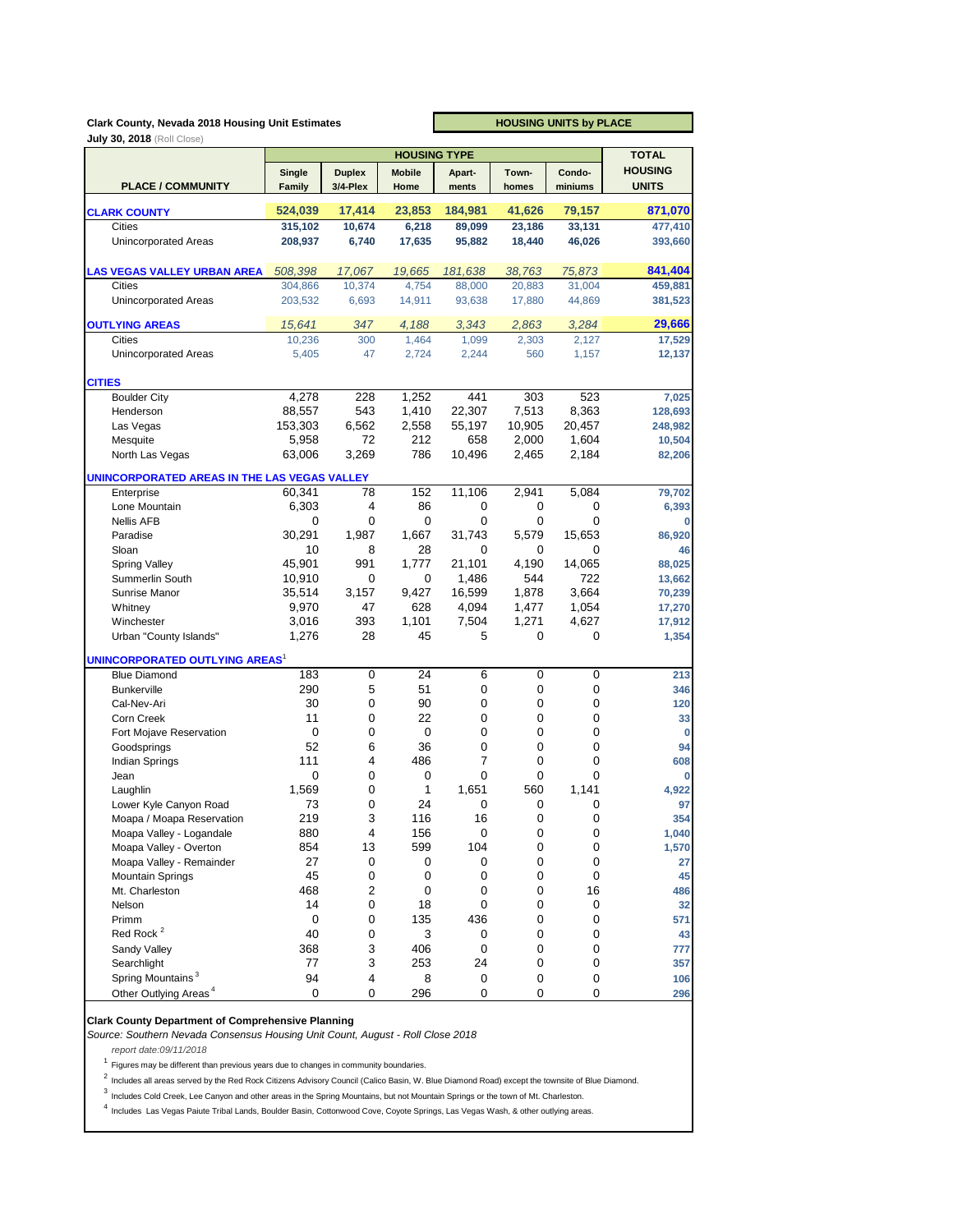#### **Clark County, Nevada 2017 Housing Unit Estimates**

**HOUSING UNITS by PLACE**

|                                                    |             |                | <b>HOUSING TYPE</b> |           |                |             | <b>TOTAL</b>   |
|----------------------------------------------------|-------------|----------------|---------------------|-----------|----------------|-------------|----------------|
|                                                    | Single      | <b>Duplex</b>  | <b>Mobile</b>       | Apart-    | Town-          | Condo-      | <b>HOUSING</b> |
| <b>PLACE / COMMUNITY</b>                           | Family      | 3/4-Plex       | Home                | ments     | homes          | miniums     | <b>UNITS</b>   |
|                                                    | 515,259     |                |                     |           |                | 75,917      |                |
| <b>CLARK COUNTY</b>                                |             | 17,420         | 24,027              | 180,422   | 44,246         |             | 857,291        |
| <b>Cities</b>                                      | 310,491     | 10,671         | 6,287               | 88,374    | 24,377         | 31,452      | 471,652        |
| <b>Unincorporated Areas</b>                        | 204,768     | 6,749          | 17,740              | 92,048    | 19,869         | 44,465      | 385,639        |
| <b>LAS VEGAS VALLEY URBAN AREA</b>                 | 500,055     | 17,073         | 19,704              | 177,088   | 41,360         | 72,707      | 827,987        |
| <b>Cities</b>                                      | 300,601     | 10,371         | 4,735               | 87,284    | 22,003         | 29,399      | 454,393        |
| Unincorporated Areas                               | 199,454     | 6,702          | 14,969              | 89,804    | 19,357         | 43,308      | 373,594        |
| <b>OUTLYING AREAS</b>                              | 15,204      | 347            | 4,323               | 3,334     | 2,886          | 3,210       | 29,304         |
| <b>Cities</b>                                      | 9,890       | 300            | 1,552               | 1,090     | 2,374          | 2,053       | 17,259         |
| <b>Unincorporated Areas</b>                        | 5,314       | 47             | 2,771               | 2,244     | 512            | 1,157       | 12,045         |
| <b>CITIES</b>                                      |             |                |                     |           |                |             |                |
| <b>Boulder City</b>                                | 4,271       | 228            | 1,340               | 441       | 383            | 443         | 7,106          |
| Henderson                                          | 86,609      | 545            | 1,384               | 22,047    | 7,718          | 7,707       | 126,010        |
| Las Vegas                                          | 151,839     | 6,560          | 2,563               | 54,861    | 11,769         | 19,558      | 247,150        |
| Mesquite                                           | 5,619       | 72             | 212                 | 649       | 1,991          | 1,610       | 10,153         |
| North Las Vegas                                    | 62,153      | 3,266          | 788                 | 10,376    | 2,516          | 2,134       | 81,233         |
| UNINCORPORATED AREAS IN THE LAS VEGAS VALLEY       |             |                |                     |           |                |             |                |
| Enterprise                                         | 58,078      | 78             | 183                 | 9,335     | 2,879          | 4,996       | 75,549         |
| Lone Mountain                                      | 6,230       | 4              | 87                  | 0         | 0              | 0           | 6,321          |
| <b>Nellis AFB</b>                                  | 0           | 0              | 0                   | 0         | 0              | $\mathbf 0$ | O              |
| Paradise                                           | 30,209      | 1,991          | 1,668               | 31,279    | 6,218          | 15,017      | 86,382         |
| Sloan                                              | 10          | 8              | 28                  | 0         | 0              | 0           | 46             |
| <b>Spring Valley</b>                               | 44,813      | 991            | 1,777               | 19,951    | 4,474          | 13,781      | 85,787         |
| Summerlin South                                    | 10,675      | 0              | 0                   | 1.486     | 822            | 226         | 13,209         |
| Sunrise Manor                                      | 35,264      | 3,159          | 9,452               | 16,255    | 2,063          | 3,760       | 69,953         |
| Whitney                                            | 9,884       | 50             | 628                 | 3,989     | 1,477          | 1,054       | 17,082         |
| Winchester                                         | 3,016       | 393            | 1,101               | 7,504     | 1,424          | 4,474       | 17,912         |
| Urban "County Islands"                             | 1,275       | 28             | 45                  | 5         | 0              | 0           | 1,353          |
| UNINCORPORATED OUTLYING AREAS <sup>1</sup>         |             |                |                     |           |                |             |                |
| <b>Blue Diamond</b>                                | 179         | 0              | 24                  | 6         | 0              | 0           | 209            |
| <b>Bunkerville</b>                                 | 289         | 5              | 52                  | 0         | 0              | 0           | 346            |
| Cal-Nev-Ari                                        | 30          | 0              | 90                  | 0         | 0              | 0           | 120            |
| Corn Creek                                         | 11          | 0              | 22                  | 0         | 0              | 0           | 33             |
| Fort Mojave Reservation                            | 0           | 0              | 0                   | 0         | 0              | 0           |                |
| Goodsprings                                        | 50          | 6              | 38                  | 0         | 0              | 0           | 94             |
| <b>Indian Springs</b>                              | 112         | 4              | 530                 | 7         | 0              | 0           | 653            |
| Jean                                               | $\mathbf 0$ | 0              | 0                   | 0         | 0              | $\mathbf 0$ | 0              |
| Laughlin                                           | 1,500       | 0              | $\mathbf{1}$        | 1,651     | 512            | 1.141       | 4,805          |
| Lower Kyle Canyon Road                             | 71          | 0<br>3         | 24                  | 0         | 0<br>0         | 0           | 95             |
| Moapa / Moapa Reservation                          | 223         |                | 116                 | 16        |                | 0           | 358            |
| Moapa Valley - Logandale                           | 875         | 4<br>13        | 156                 | O<br>104  | O<br>$\pmb{0}$ | $\cup$<br>0 | 1,035          |
| Moapa Valley - Overton<br>Moapa Valley - Remainder | 852<br>28   | 0              | 599<br>0            | 0         | 0              | 0           | 1,568<br>28    |
| <b>Mountain Springs</b>                            | 45          | 0              | $\pmb{0}$           | $\pmb{0}$ | $\pmb{0}$      | 0           | 45             |
| Mt. Charleston                                     | 462         | $\overline{c}$ | 0                   | 0         | 0              | 16          | 480            |
| Nelson                                             | 13          | 0              | 18                  | 0         | 0              | 0           | 31             |
| Primm                                              | 0           | 0              | 135                 | 436       | 0              | 0           | 571            |
| Red Rock <sup>2</sup>                              | 40          | 0              | 3                   | 0         | 0              | 0           | 43             |
| Sandy Valley                                       | 367         | 3              | 406                 | 0         | 0              | 0           | 776            |
| Searchlight                                        | 77          | 3              | 253                 | 24        | 0              | 0           | 357            |
| Spring Mountains <sup>3</sup>                      | 90          | 4              | 8                   | 0         | 0              | 0           | 102            |
| Other Outlying Areas <sup>4</sup>                  | 0           | 0              | 296                 | 0         | 0              | 0           | 296            |
|                                                    |             |                |                     |           |                |             |                |

#### **Clark County Department of Comprehensive Planning**

*Source: Southern Nevada Consensus Housing Unit Count, August - Roll Close 2017*

*report date:09/29/2017*

 $1$  Figures may be different than previous years due to changes in community boundaries.

<sup>2</sup> Includes all areas served by the Red Rock Citizens Advisory Council (Calico Basin, W. Blue Diamond Road) except the townsite of Blue Diamond.

 $3$  Includes Cold Creek, Lee Canyon and other areas in the Spring Mountains, but not Mountain Springs or the town of Mt. Charleston.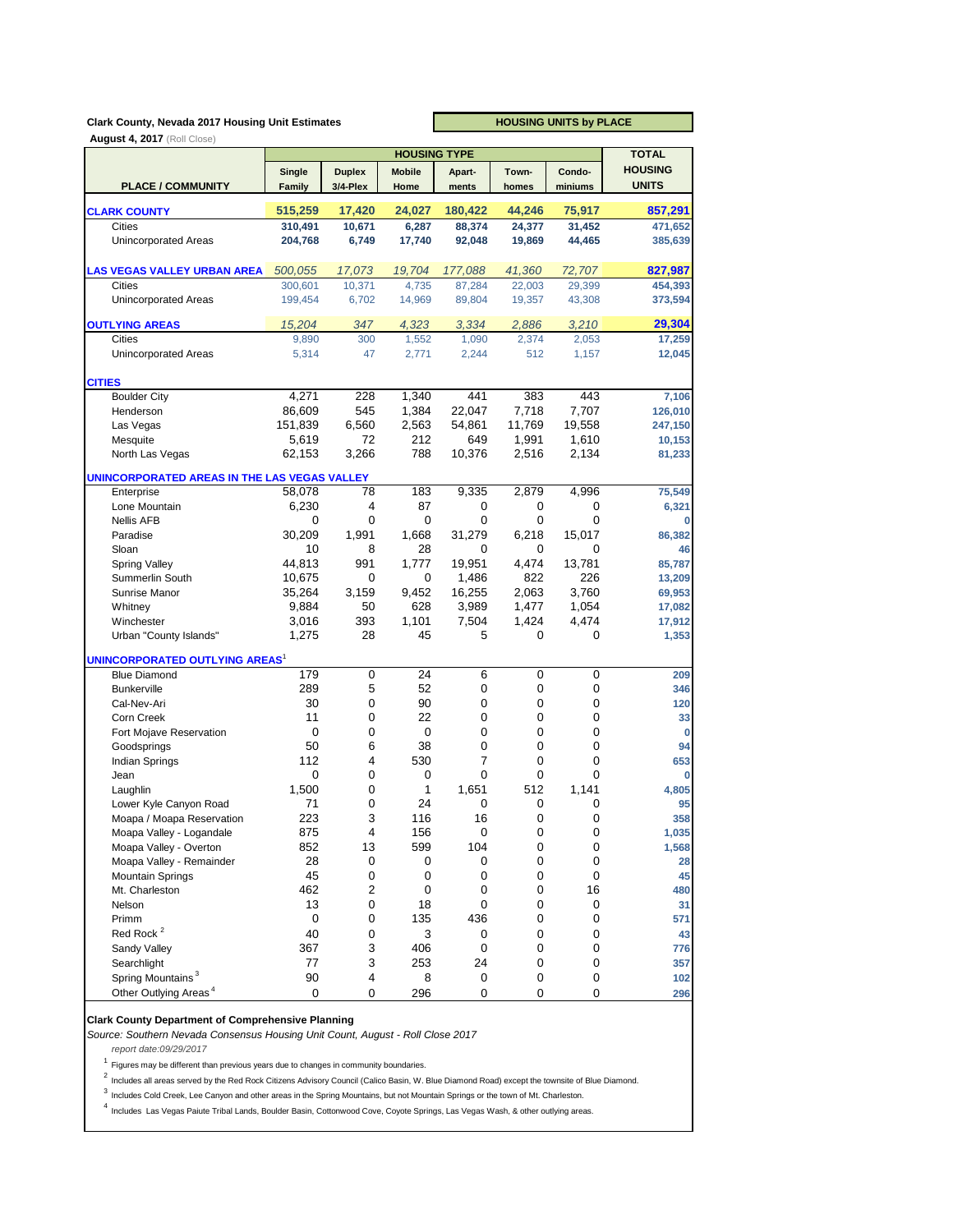## **Clark County, Nevada 2016 Housing Unit Estimates**

**HOUSING UNITS by PLACE**

|                                              |               |               | <b>HOUSING TYPE</b> |           |           |             | <b>TOTAL</b>   |
|----------------------------------------------|---------------|---------------|---------------------|-----------|-----------|-------------|----------------|
|                                              | Single        | <b>Duplex</b> | <b>Mobile</b>       | Apart-    | Town-     | Condo-      | <b>HOUSING</b> |
| <b>PLACE / COMMUNITY</b>                     | <b>Family</b> | 3/4-Plex      | Home                | ments     | homes     | miniums     | <b>UNITS</b>   |
| <b>CLARK COUNTY</b>                          | 507,541       | 18,223        | 24,100              | 176,283   | 43,961    | 76,124      | 846,232        |
| Cities                                       | 306,059       | 11,351        | 6,296               | 86,034    | 24,195    | 31,521      | 465,456        |
| <b>Unincorporated Areas</b>                  |               |               |                     |           |           |             | 380,776        |
|                                              | 201,482       | 6,872         | 17,804              | 90,249    | 19,766    | 44,603      |                |
| <b>LAS VEGAS VALLEY URBAN AREA</b>           | 492,575       | 17,858        | 19,730              | 173,034   | 41,130    | 72,914      | 817,241        |
| <b>Cities</b>                                | 296,406       | 11,029        | 4,740               | 84,991    | 21,826    | 29,468      | 448,460        |
| <b>Unincorporated Areas</b>                  | 196,169       | 6,829         | 14,990              | 88,043    | 19,304    | 43,446      | 368,781        |
| <b>OUTLYING AREAS</b>                        | 14,966        | 365           | 4,370               | 3.249     | 2,831     | 3,210       | 28,991         |
| Cities                                       | 9,653         | 322           | 1,556               | 1,043     | 2,369     | 2,053       | 16,996         |
| <b>Unincorporated Areas</b>                  | 5,313         | 43            | 2,814               | 2,206     | 462       | 1,157       | 11,995         |
| <b>CITIES</b>                                |               |               |                     |           |           |             |                |
| <b>Boulder City</b>                          | 4,280         | 238           | 1,341               | 423       | 383       | 443         | 7,108          |
| Henderson                                    | 84,427        | 549           | 1,388               | 21,045    | 7,625     | 7,731       | 122,765        |
| Las Vegas                                    | 150,586       | 7,186         | 2,563               | 53,780    | 11,701    | 19,603      | 245,419        |
| Mesquite                                     | 5,373         | 84            | 215                 | 620       | 1,986     | 1,610       | 9,888          |
| North Las Vegas                              | 61,393        | 3,294         | 789                 | 10,166    | 2,500     | 2,134       | 80,276         |
| UNINCORPORATED AREAS IN THE LAS VEGAS VALLEY |               |               |                     |           |           |             |                |
| Enterprise                                   | 56,469        | 72            | 184                 | 9,512     | 2,879     | 4.637       | 73,753         |
| Lone Mountain                                | 6,184         | 0             | 89                  | 0         | 0         | 0           | 6,273          |
| <b>Nellis AFB</b>                            | 0             | 0             | 0                   | 0         | 0         | 0           | 0              |
| Paradise                                     | 30,167        | 2,077         | 1,667               | 30,150    | 6,475     | 15,143      | 85,679         |
| Sloan                                        | 14            | 0             | 32                  | 0         | 0         | $\mathbf 0$ | 46             |
| <b>Spring Valley</b>                         | 43,498        | 988           | 1,776               | 19,271    | 4,299     | 14,110      | 83,942         |
| Summerlin South                              | 10,523        | 0             | 0                   | 1,486     | 764       | 268         | 13,041         |
| Sunrise Manor                                | 35,212        | 3,235         | 9,484               | 16,131    | 2,030     | 3,760       | 69,852         |
| Whitney                                      | 9,811         | 44            | 630                 | 3,989     | 1,477     | 1,054       | 17,005         |
| Winchester                                   | 3,062         | 392           | 1,101               | 7,504     | 1,380     | 4,474       | 17,913         |
| Urban "County Islands"                       | 1,229         | 21            | 27                  | 0         | 0         | 0           | 1,277          |
| UNINCORPORATED OUTLYING AREAS <sup>1</sup>   |               |               |                     |           |           |             |                |
| <b>Blue Diamond</b>                          | 180           | $\mathbf 0$   | 24                  | 6         | 0         | 0           | 210            |
| <b>Bunkerville</b>                           | 288           | 4             | 52                  | 0         | 0         | 0           | 344            |
| Cal-Nev-Ari                                  | 30            | 0             | 90                  | 0         | 0         | 0           | 120            |
| Corn Creek                                   | 11            | 0             | 22                  | 0         | 0         | 0           | 33             |
| Fort Mojave Reservation                      | 0             | 0             | 0                   | 0         | 0         | 0           | 0              |
| Goodsprings                                  | 52            | 3             | 37                  | 0         | 0         | 0           | 92             |
| <b>Indian Springs</b>                        | 118           | 0             | 534                 | 0         | 0         | $\mathbf 0$ | 652            |
| Jean                                         | 0             | 0             | $\mathbf 0$         | 0         | 0         | $\mathbf 0$ | 0              |
| Laughlin                                     | 1,424         | 0             | 1                   | 1,651     | 462       | 1,141       | 4,679          |
| Lower Kyle Canyon Road                       | 71            | 0             | 24                  | 0         | 0         | 0           | 95             |
| Moapa / Moapa Reservation                    | 224           | 16            | 119                 | 0         | 0         | 0           | 359            |
| Moapa Valley - Logandale                     | 866           | $\mathbf{z}$  | 170                 | 0         | 0         | 0           | 1,038          |
| Moapa Valley - Overton                       | 860           | 18            | 602                 | 89        | 0         | 0           | 1,569          |
| Moapa Valley - Remainder                     | 30            | 0             | 0                   | 0         | 0         | 0           | 30             |
| <b>Mountain Springs</b>                      | 45            | $\pmb{0}$     | $\pmb{0}$           | $\pmb{0}$ | $\pmb{0}$ | 0           | 45             |
| Mt. Charleston                               | 463           | 0             | 0                   | 0         | 0         | 16          | 479            |
| Nelson                                       | 14            | 0             | 17                  | 0         | 0         | 0           | 31             |
| Primm                                        | 0             | 0             | 135                 | 436       | 0         | 0           | 571            |
| Red Rock <sup>2</sup>                        | 42            | 0             | 3                   | 0         | 0         | 0           | 45             |
| Sandy Valley                                 | 366           | 0             | 410                 | 0         | 0         | 0           | 776            |
| Searchlight                                  | 76            | 0             | 251                 | 24        | 0         | 0           | 351            |
| Spring Mountains <sup>3</sup>                | 94            | 0             | $10$                | $\pmb{0}$ | 0         | 0           | 104            |
| Other Outlying Areas <sup>4</sup>            | 59            | 0             | 313                 | 0         | $\pmb{0}$ | 0           | 372            |

#### **Clark County Department of Comprehensive Planning**

*Source: Southern Nevada Consensus Housing Unit Count, August - Roll Close 2016*

*report date:10/11/2016*

 $1$  Figures may be different than previous years due to changes in community boundaries.

<sup>2</sup> Includes all areas served by the Red Rock Citizens Advisory Council (Calico Basin, W. Blue Diamond Road) except the townsite of Blue Diamond.

 $3$  Includes Cold Creek, Lee Canyon and other areas in the Spring Mountains, but not Mountain Springs or the town of Mt. Charleston.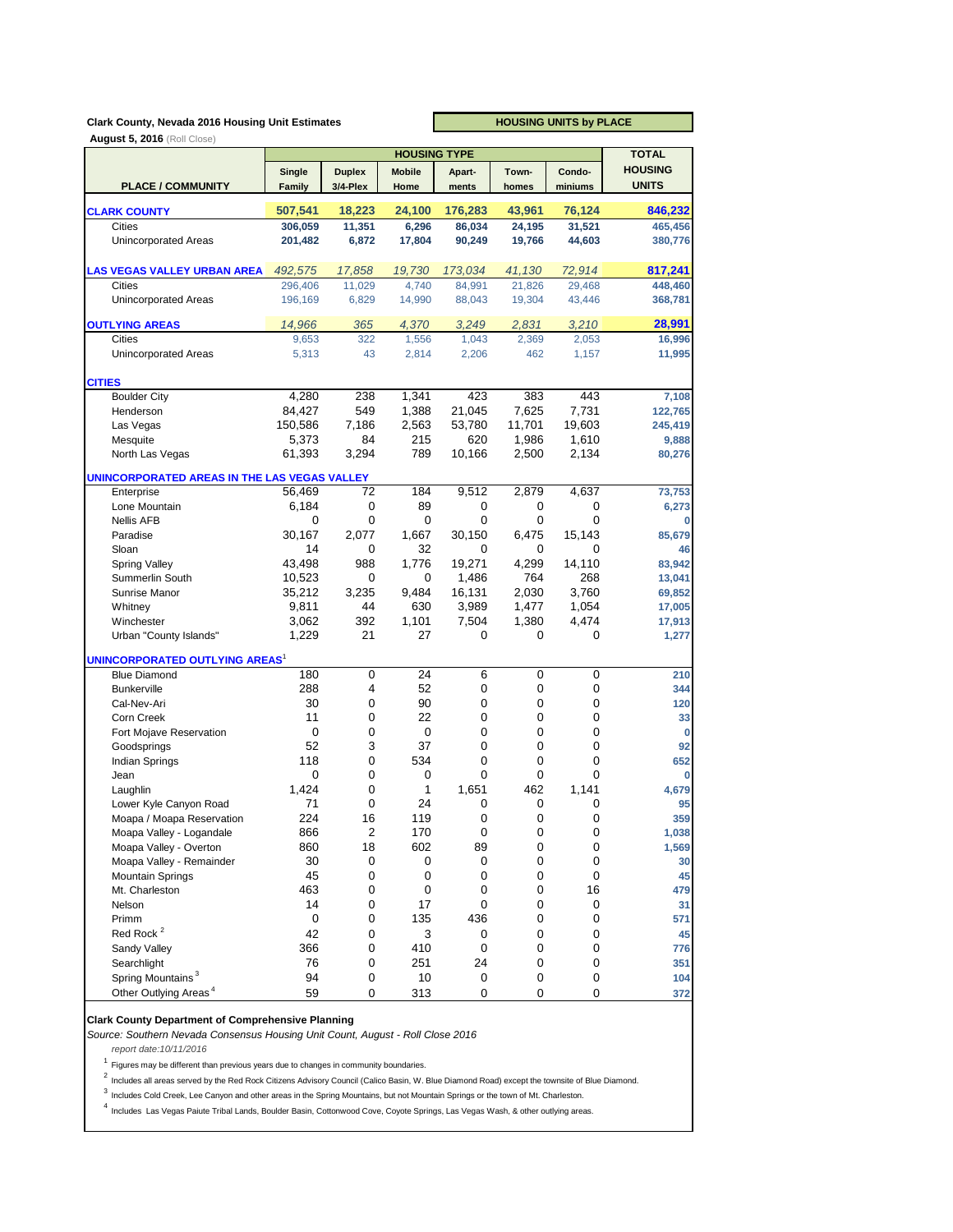## **Clark County, Nevada 2015 Housing Unit Estimates**

**HOUSING UNITS by PLACE**

|                                              |         |               | <b>TOTAL</b>     |           |           |             |                |
|----------------------------------------------|---------|---------------|------------------|-----------|-----------|-------------|----------------|
|                                              | Single  | <b>Duplex</b> | <b>Mobile</b>    | Apart-    | Town-     | Condo-      | <b>HOUSING</b> |
| <b>PLACE / COMMUNITY</b>                     | Family  | 3/4-Plex      | Home             | ments     | homes     | miniums     | <b>UNITS</b>   |
|                                              | 498,501 |               |                  |           | 43,616    |             |                |
| <b>CLARK COUNTY</b>                          |         | 18,206        | 24,185           | 179,251   |           | 78,131      | 841,890        |
| <b>Cities</b>                                | 302,339 | 11,396        | 6,350            | 86,227    | 24,001    | 31,514      | 461,827        |
| <b>Unincorporated Areas</b>                  | 196,162 | 6,810         | 17,835           | 93,024    | 19,615    | 46,617      | 380,063        |
| <b>LAS VEGAS VALLEY URBAN AREA</b>           | 483,793 | 17,836        | 19,799           | 176,002   | 40,814    | 74,921      | 813,165        |
| Cities                                       | 292,886 | 11,069        | 4,790            | 85,184    | 21,661    | 29,461      | 445,051        |
| <b>Unincorporated Areas</b>                  | 190,907 | 6,767         | 15,009           | 90,818    | 19,153    | 45,460      | 368,114        |
| <b>OUTLYING AREAS</b>                        | 14,708  | 370           | 4,386            | 3,249     | 2,802     | 3,210       | 28,725         |
| Cities                                       | 9,453   | 327           | 1,560            | 1,043     | 2,340     | 2,053       | 16,776         |
| <b>Unincorporated Areas</b>                  | 5,255   | 43            | 2,826            | 2,206     | 462       | 1,157       | 11,949         |
| <b>CITIES</b>                                |         |               |                  |           |           |             |                |
| <b>Boulder City</b>                          | 4,269   | 243           | 1,344            | 423       | 375       | 443         | 7,097          |
| Henderson                                    | 82,993  | 549           | 1,435            | 20,269    | 7,527     | 7,731       | 120,504        |
| Las Vegas                                    | 149,119 | 7,226         | 2,565            | 54,595    | 11,682    | 19,596      | 244,783        |
| Mesquite                                     | 5,184   | 84            | 216              | 620       | 1,965     | 1,610       | 9,679          |
| North Las Vegas                              | 60,774  | 3,294         | 790              | 10,320    | 2,452     | 2,134       | 79,764         |
| UNINCORPORATED AREAS IN THE LAS VEGAS VALLEY |         |               |                  |           |           |             |                |
| Enterprise                                   | 54,146  | 4             | 184              | 11,819    | 2,879     | 5,351       | 74,383         |
| Lone Mountain                                | 5,891   | 0             | 90               | 0         | 0         | 0           | 5,981          |
| <b>Nellis AFB</b>                            | 0       | 0             | 0                | 0         | 0         | $\mathbf 0$ | O              |
| Paradise                                     | 30,261  | 2.081         | 1,670            | 32,291    | 6,475     | 16,365      | 89,143         |
| Sloan                                        | 14      | 0             | 32               | 0         | 0         | 0           | 46             |
| <b>Spring Valley</b>                         | 41,372  | 988           | 1,777            | 17,619    | 4,295     | 14,188      | 80,239         |
| Summerlin South                              | 10,194  | 0             | 0                | 1,362     | 746       | 268         | 12,570         |
| Sunrise Manor                                | 35,121  | 3,237         | 9,498            | 16,012    | 1,901     | 3,760       | 69,529         |
| Whitney                                      | 9,605   | 44            | 630              | 3,497     | 1,477     | 1,054       | 16,307         |
| Winchester                                   | 3,061   | 392           | 1,101            | 8,218     | 1,380     | 4,474       | 18,626         |
| Urban "County Islands"                       | 1,242   | 21            | 27               | 0         | 0         | 0           | 1,290          |
| UNINCORPORATED OUTLYING AREAS <sup>1</sup>   |         |               |                  |           |           |             |                |
| <b>Blue Diamond</b>                          | 176     | 0             | 25               | 6         | 0         | 0           | 207            |
| <b>Bunkerville</b>                           | 281     | 4             | 60               | 0         | 0         | 0           | 345            |
| Cal-Nev-Ari                                  | 30      | 0             | 90               | 0         | 0         | 0           | 120            |
| Corn Creek                                   | 11      | 0             | 22               | 0         | 0         | 0           | 33             |
| Fort Mojave Reservation                      | 0       | 0             | 0                | 0         | 0         | 0           | O              |
| Goodsprings                                  | 52      | 3             | 37               | 0         | 0         | $\mathbf 0$ | 92             |
| <b>Indian Springs</b>                        | 118     | 0             | 533              | 0         | 0         | 0           | 651            |
| Jean                                         | 0       | 0             | 0                | 0         | 0         | $\mathbf 0$ | 0              |
| Laughlin                                     | 1,407   | 0             | 1                | 1,651     | 462       | 1,141       | 4,662          |
| Lower Kyle Canyon Road                       | 68      | 0             | 24               | 0         | 0         | 0           | 92             |
| Moapa / Moapa Reservation                    | 221     | 16            | 120              | 0         | 0         | 0           | 357            |
| Moapa Valley - Logandale                     | 856     | $\mathbf{z}$  | 174              | $\cup$    | O         | $\cup$      | 1,032          |
| Moapa Valley - Overton                       | 853     | 18            | 606              | 89        | $\pmb{0}$ | 0           | 1,566          |
| Moapa Valley - Remainder                     | 30      | 0             | 0                | 0         | 0         | 0           | 30             |
| <b>Mountain Springs</b>                      | 45      | 0             | $\boldsymbol{0}$ | $\pmb{0}$ | 0         | 0           | 45             |
| Mt. Charleston                               | 461     | 0             | 0                | 0         | 0         | 16          | 477            |
| Nelson                                       | 14      | 0             | 16               | 0         | 0         | 0           | 30             |
| Primm                                        | 0       | 0             | 135              | 436       | 0         | 0           | 571            |
| Red Rock <sup>2</sup>                        | 42      | 0             | 3                | 0         | 0         | 0           | 45             |
| Sandy Valley                                 | 362     | 0             | 408              | 0         | 0         | 0           | 770            |
| Searchlight                                  | 75      | 0             | 249              | 24        | 0         | 0           | 348            |
| Spring Mountains <sup>3</sup>                | 94      | 0             | 10               | 0         | 0         | 0           | 104            |
| Other Outlying Areas <sup>4</sup>            | 59      | 0             | 313              | 0         | 0         | 0           | 372            |

#### **Clark County Department of Comprehensive Planning**

*Source: Southern Nevada Consensus Housing Unit Count, August - Roll Close 2015*

*report date:9/29/2015*

 $1$  Figures may be different than previous years due to changes in community boundaries.

<sup>2</sup> Includes all areas served by the Red Rock Citizens Advisory Council (Calico Basin, W. Blue Diamond Road) except the townsite of Blue Diamond.

 $3$  Includes Cold Creek, Lee Canyon and other areas in the Spring Mountains, but not Mountain Springs or the town of Mt. Charleston.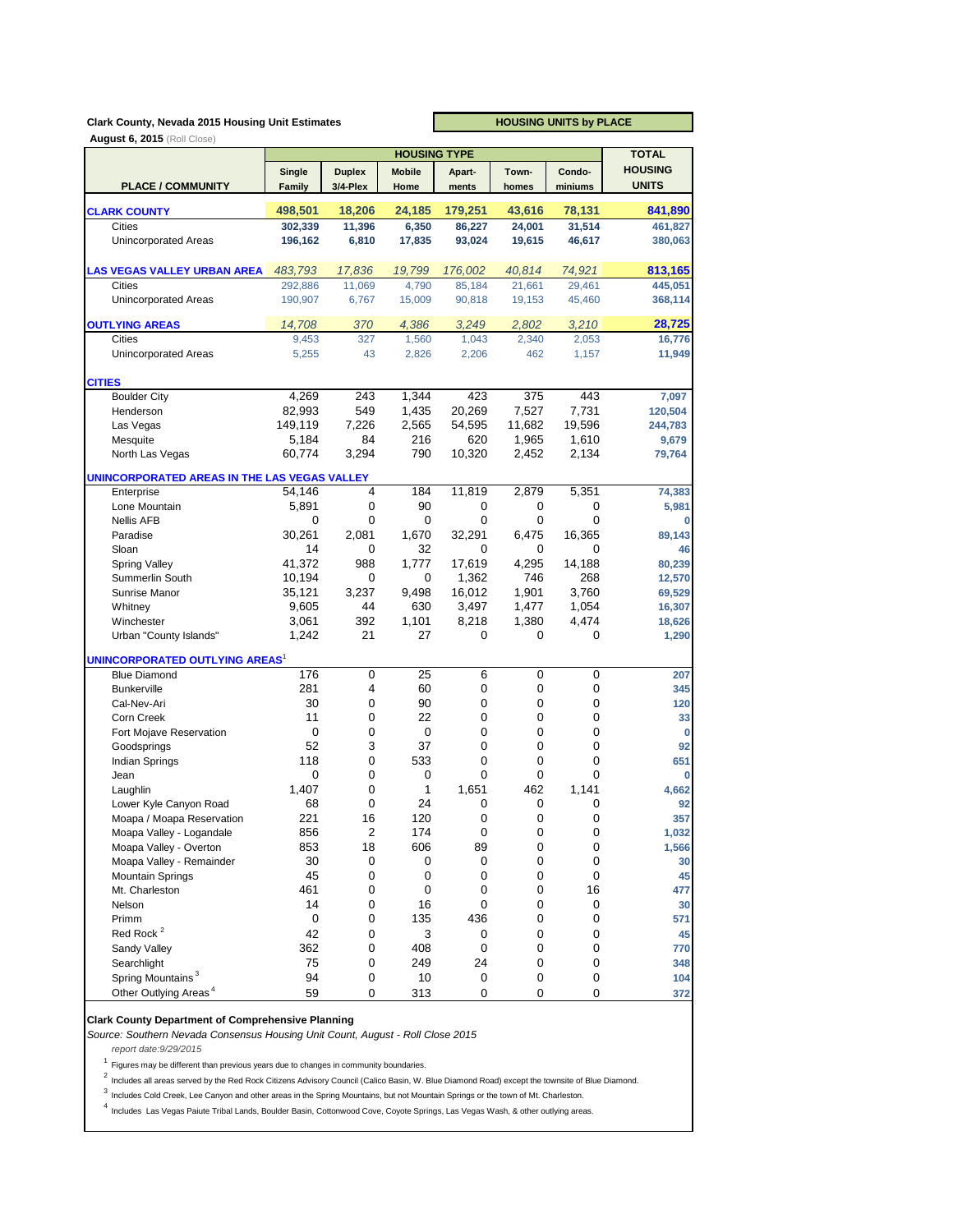| Clark County, Nevada 2014 Housing Unit Estimates |                         | <b>PLACE</b>              |                       | <b>HOUSING UNITS</b> |                |                   |                                      |
|--------------------------------------------------|-------------------------|---------------------------|-----------------------|----------------------|----------------|-------------------|--------------------------------------|
| <b>August 8, 2014</b> (Roll Close)               |                         |                           |                       |                      |                |                   |                                      |
|                                                  |                         |                           | <b>HOUSING TYPE</b>   |                      |                |                   | 2014                                 |
| <b>PLACE / COMMUNITY</b>                         | Single<br><b>Family</b> | <b>Duplex</b><br>3/4-Plex | <b>Mobile</b><br>Home | Apart-<br>ments      | Town-<br>homes | Condo-<br>miniums | <b>TOTAL HOUSING</b><br><b>UNITS</b> |
| <b>CLARK COUNTY</b>                              | 491,830                 | 18,309                    | 24,246                | 178,275              | 42,712         | 78,132            | 833,504                              |
| Cities                                           | 299,156                 | 11,449                    | 6,531                 | 86,264               | 23,590         | 31,514            | 458,504                              |
| <b>Unincorporated Areas</b>                      | 192,674                 | 6,860                     | 17,715                | 92,011               | 19,122         | 46,618            | 375,000                              |
| LAS VEGAS VALLEY URBAN AREA                      | 477,389                 | 17,929                    | 19,815                | 175,036              | 39,936         | 74,922            | 805,027                              |
| Cities                                           | 289,896                 | 11,112                    | 4,963                 | 85,231               | 21,276         | 29,461            | 441,939                              |
| <b>Unincorporated Areas</b>                      | 187,493                 | 6,817                     | 14,852                | 89,805               | 18,660         | 45,461            | 363,088                              |
| <b>OUTLYING AREAS</b>                            | 14,441                  | 380                       | 4,431                 | 3,239                | 2,776          | 3,210             | 28,477                               |
| <b>Cities</b>                                    | 9.260                   | 337                       | 1,568                 | 1,033                | 2,314          | 2,053             | 16,565                               |
| <b>Unincorporated Areas</b>                      | 5,181                   | 43                        | 2,863                 | 2,206                | 462            | 1,157             | 11,912                               |
| <b>CITIES</b>                                    |                         |                           |                       |                      |                |                   |                                      |
| <b>Boulder City</b>                              | 4,253                   | 253                       | 1,347                 | 413                  | 367            | 443               | 7,076                                |
| Henderson                                        | 81,786                  | 549                       | 1,607                 | 19,735               | 7,441          | 7,731             | 118,849                              |
| Las Vegas                                        | 147,808                 | 7,161                     | 2,565                 | 55,254               | 11,481         | 19,596            | 243,865                              |
| Mesquite                                         | 5,007                   | 84                        | 221                   | 620                  | 1,947          | 1,610             | 9,489                                |
| North Las Vegas                                  | 60,302                  | 3,402                     | 791                   | 10,242               | 2,354          | 2,134             | 79,225                               |
| UNINCORPORATED AREAS IN THE LAS VEGAS VALLEY     |                         |                           |                       |                      |                |                   |                                      |
| Enterprise                                       | 51,618                  | 4                         | 186                   | 11,394               | 2,877          | 5,351             | 71,430                               |
| Lone Mountain                                    | 5,749                   | 3                         | 92                    | 0                    | 0              | 0                 | 5,844                                |
| Nellis AFB                                       | 0                       | 0<br>2,079                | 0<br>1,672            | 0<br>32,792          | 0              | 0<br>16,365       | 0                                    |
| Paradise<br>Sloan                                | 30,382<br>14            | 0                         | 32                    | 0                    | 6,338<br>0     | 0                 | 89,628<br>46                         |
| <b>Spring Valley</b>                             | 41,099                  | 988                       | 1,781                 | 16,583               | 4,015          | 14,189            | 78,655                               |
| Summerlin South                                  | 9,933                   | 0                         | 0                     | 1,362                | 724            | 268               | 12,287                               |
| Sunrise Manor                                    | 34,932                  | 3,290                     | 9,331                 | 15,959               | 1,893          | 3,760             | 69,165                               |
| Whitney                                          | 9,407                   | 44                        | 629                   | 3,497                | 1,477          | 1,054             | 16,108                               |
| Winchester                                       | 3,106                   | 388                       | 1,101                 | 8,218                | 1,336          | 4,474             | 18,623                               |
| Urban "County Islands"                           | 1,253                   | 21                        | 28                    | 0                    | 0              | 0                 | 1,302                                |
| UNINCORPORATED OUTLYING AREAS <sup>1</sup>       |                         |                           |                       |                      |                |                   |                                      |
| <b>Blue Diamond</b>                              | 176                     | 0                         | 25                    | 6                    | 0              | 0                 | 207                                  |
| <b>Bunkerville</b>                               | 279                     | 4                         | 60                    | 0                    | 0              | 0                 | 343                                  |
| Cal-Nev-Ari                                      | 30                      | 0                         | 90                    | 0                    | 0              | 0                 | 120                                  |
| Corn Creek                                       | 11<br>0                 | 0<br>0                    | 24<br>0               | 0<br>0               | 0<br>0         | 0<br>0            | 35<br>0                              |
| Fort Mojave Reservation<br>Goodsprings           | 51                      | 3                         | 38                    | 0                    | 0              | 0                 | 92                                   |
| Indian Springs                                   | 118                     | 0                         | 534                   | 0                    | 0              | 0                 | 652                                  |
| Jean                                             | 0                       | 0                         | 0                     | 0                    | 0              | 0                 | 0                                    |
| Laughlin                                         | 1,358                   | 0                         | 1                     | 1,651                | 462            | 1,141             | 4,613                                |
| Lower Kyle Canyon Road                           | 65                      | 0                         | 24                    | 0                    | 0              | 0                 | 89                                   |
| Moapa / Moapa Reservation                        | 220                     | 16                        | 124                   | 0                    | 0              | 0                 | 360                                  |
| Moapa Valley - Logandale                         | 850                     | $\overline{\mathbf{c}}$   | 174                   | 0                    | 0              | 0                 | 1,026                                |
| Moapa Valley - Overton                           | 849                     | 18                        | 611                   | 89                   | $\pmb{0}$      | 0                 | 1,567                                |
| Moapa Valley - Remainder                         | 30                      | 0                         | 0                     | 0                    | 0              | 0                 | 30                                   |
| <b>Mountain Springs</b><br>Mt. Charleston        | 45<br>461               | 0<br>0                    | 0<br>0                | 0<br>0               | 0<br>0         | 0<br>16           | 45<br>477                            |
| Nelson                                           | 14                      | 0                         | 16                    | 0                    | 0              | 0                 | 30                                   |
| Primm                                            | 0                       | 0                         | 135                   | 436                  | 0              | 0                 | 571                                  |
| Red Rock <sup>2</sup>                            | 42                      | 0                         | 3                     | 0                    | 0              | 0                 | 45                                   |
| Sandy Valley                                     | 354                     | 0                         | 427                   | 0                    | 0              | 0                 | 781                                  |
| Searchlight                                      | 76                      | 0                         | 250                   | 24                   | 0              | 0                 | 350                                  |
| Spring Mountains <sup>3</sup>                    | 94                      | 0                         | 14                    | 0                    | 0              | 0                 | 108                                  |
| Other Outlying Areas <sup>4</sup>                | 58                      | 0                         | 313                   | $\pmb{0}$            | 0              | 0                 | 371                                  |

*Clark County Department of Comprehensive Planning*

*Source: Southern Nevada Consensus Housing Unit Count, August - Roll Close 2014*

(run date:10/01/2014)

 $1$  Figures may be different than previous years due to changes in community boundaries.

2<br>Includes all areas served by the Red Rock Citizens Advisory Council (Calico Basin, W. Blue Diamond Road) except the townsite of Blue Diamond.

<sup>3</sup> Includes Cold Creek, Lee Canyon and other areas in the Spring Mountains, but not Mountain Springs or the town of Mt. Charleston.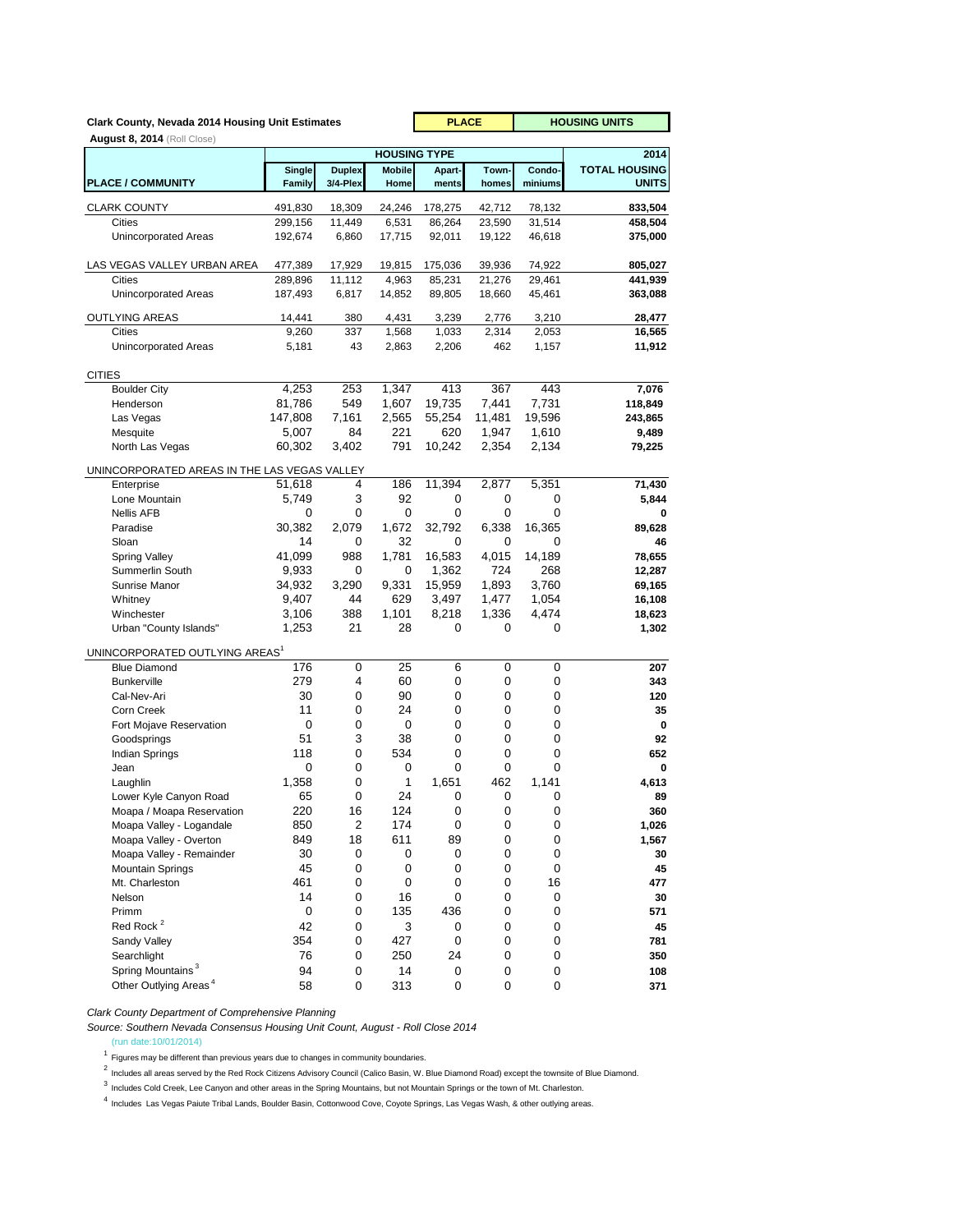| Clark County, Nevada 2013 Housing Unit Estimates |                         | <b>PLACE</b>              |                       | <b>HOUSING UNITS</b> |                  |                   |                                      |
|--------------------------------------------------|-------------------------|---------------------------|-----------------------|----------------------|------------------|-------------------|--------------------------------------|
| <b>August 9, 2013</b> (Roll Close)               |                         |                           |                       |                      |                  |                   |                                      |
|                                                  |                         |                           | <b>HOUSING TYPE</b>   |                      |                  |                   | 2013                                 |
| <b>PLACE / COMMUNITY</b>                         | Single<br><b>Family</b> | <b>Duplex</b><br>3/4-Plex | <b>Mobile</b><br>Home | Apart-<br>ments      | Town-<br>homes   | Condo-<br>miniums | <b>TOTAL HOUSING</b><br><b>UNITS</b> |
| <b>CLARK COUNTY</b>                              | 488,937                 | 18,310                    | 24,342                | 177,682              | 42,589           | 78,134            | 829,994                              |
| Cities                                           | 296,518                 | 11,444                    | 6,536                 | 85,876               | 23,463           | 31,508            | 455,345                              |
| <b>Unincorporated Areas</b>                      | 192,419                 | 6,866                     | 17,806                | 91,806               | 19,126           | 46,626            | 374,649                              |
|                                                  |                         |                           |                       |                      |                  |                   |                                      |
| LAS VEGAS VALLEY URBAN AREA<br>Cities            | 474,678<br>287,448      | 17,930<br>11,107          | 19,846<br>4,968       | 174,443<br>84,843    | 39,820<br>21,156 | 74,930<br>29,461  | 801,647                              |
| <b>Unincorporated Areas</b>                      | 187,230                 | 6,823                     | 14,878                | 89,600               | 18,664           | 45,469            | 438,983<br>362,664                   |
|                                                  |                         |                           |                       |                      |                  |                   |                                      |
| <b>OUTLYING AREAS</b>                            | 14,259                  | 380                       | 4,496                 | 3,239                | 2,769            | 3,204             | 28,347                               |
| <b>Cities</b>                                    | 9,070                   | 337<br>43                 | 1,568                 | 1,033                | 2,307<br>462     | 2,047             | 16,362                               |
| <b>Unincorporated Areas</b>                      | 5,189                   |                           | 2,928                 | 2,206                |                  | 1,157             | 11,985                               |
| <b>CITIES</b>                                    |                         |                           |                       |                      |                  |                   |                                      |
| <b>Boulder City</b>                              | 4,253                   | 253                       | 1,347                 | 413                  | 367              | 443               | 7,076                                |
| Henderson                                        | 80,911                  | 549                       | 1,609                 | 19,427               | 7,359            | 7,731             | 117,586                              |
| Las Vegas                                        | 146,567                 | 7,160                     | 2,566                 | 55,174               | 11,473           | 19,596            | 242,536                              |
| Mesquite                                         | 4,817                   | 84                        | 221                   | 620                  | 1,940            | 1,604             | 9,286                                |
| North Las Vegas                                  | 59,970                  | 3,398                     | 793                   | 10,242               | 2,324            | 2,134             | 78,861                               |
| UNINCORPORATED AREAS IN THE LAS VEGAS VALLEY     |                         |                           |                       |                      |                  |                   |                                      |
| Enterprise                                       | 51,581                  | 4                         | 186                   | 11,139               | 2,877            | 5,359             | 71,146                               |
| Lone Mountain                                    | 5,740                   | 3                         | 92                    | 0                    | 0                | 0                 | 5,835                                |
| <b>Nellis AFB</b>                                | 0                       | 0                         | 0                     | 0                    | 0                | 0                 | 0                                    |
| Paradise                                         | 30,383                  | 2,081                     | 1,674                 | 32,602               | 6.338            | 16,365            | 89,443                               |
| Sloan                                            | 14<br>40,967            | 0<br>988                  | 32<br>1,783           | 0<br>16,823          | 0<br>4,015       | 0<br>14,189       | 46                                   |
| Spring Valley<br>Summerlin South                 | 9,933                   | 0                         | 0                     | 1,362                | 724              | 268               | 78,765<br>12,287                     |
| Sunrise Manor                                    | 34,886                  | 3,290                     | 9,353                 | 15,959               | 1,897            | 3,760             | 69,145                               |
| Whitney                                          | 9,364                   | 44                        | 629                   | 3,497                | 1,477            | 1,054             | 16,065                               |
| Winchester                                       | 3,106                   | 392                       | 1,101                 | 8,218                | 1,336            | 4,474             | 18,627                               |
| Urban "County Islands"                           | 1,256                   | 21                        | 28                    | 0                    | 0                | 0                 | 1,305                                |
| UNINCORPORATED OUTLYING AREAS <sup>1</sup>       |                         |                           |                       |                      |                  |                   |                                      |
| <b>Blue Diamond</b>                              | 178                     | 0                         | 25                    | 6                    | 0                | 0                 | 209                                  |
| <b>Bunkerville</b>                               | 278                     | 4                         | 61                    | 0                    | 0                | 0                 | 343                                  |
| Cal-Nev-Ari                                      | 30                      | 0                         | 90                    | 0                    | 0                | 0                 | 120                                  |
| Corn Creek                                       | 11                      | 0                         | 24                    | 0                    | 0                | 0                 | 35                                   |
| Fort Mojave Reservation                          | 0                       | 0                         | 0                     | 0                    | 0                | 0                 | 0                                    |
| Goodsprings                                      | 51                      | 3                         | 38                    | 0                    | 0                | 0                 | 92                                   |
| Indian Springs                                   | 118                     | 0<br>0                    | 534<br>0              | 0<br>0               | 0<br>0           | 0<br>0            | 652                                  |
| Jean<br>Laughlin                                 | 0<br>1,358              | 0                         | 1                     | 1,651                | 462              | 1,141             | 0<br>4,613                           |
| Lower Kyle Canyon Road                           | 65                      | 0                         | 24                    | 0                    | 0                | 0                 | 89                                   |
| Moapa / Moapa Reservation                        | 220                     | 16                        | 125                   | 0                    | 0                | 0                 | 361                                  |
| Moapa Valley - Logandale                         | 852                     | 2                         | 175                   | 0                    | $\pmb{0}$        | 0                 | 1,029                                |
| Moapa Valley - Overton                           | 847                     | 18                        | 613                   | 89                   | $\pmb{0}$        | 0                 | 1,567                                |
| Moapa Valley - Remainder                         | 30                      | 0                         | 0                     | 0                    | 0                | 0                 | 30                                   |
| <b>Mountain Springs</b>                          | 45                      | 0                         | 0                     | 0                    | 0                | 0                 | 45                                   |
| Mt. Charleston                                   | 466                     | 0                         | 0                     | 0                    | 0                | 16                | 482                                  |
| Nelson                                           | 15                      | 0                         | 17                    | 0                    | 0                | 0                 | 32                                   |
| Primm<br>Red Rock <sup>2</sup>                   | 0<br>42                 | 0                         | 135<br>3              | 436                  | 0                | 0                 | 571                                  |
| Sandy Valley                                     | 354                     | 0<br>0                    | 428                   | 0<br>0               | 0<br>0           | 0<br>0            | 45<br>782                            |
| Searchlight                                      | 77                      | 0                         | 308                   | 24                   | $\pmb{0}$        | 0                 | 409                                  |
| Spring Mountains <sup>3</sup>                    | 94                      | 0                         | 14                    | 0                    | $\pmb{0}$        | 0                 | 108                                  |
| Other Outlying Areas <sup>4</sup>                | 58                      | 0                         | 313                   | 0                    | 0                | 0                 | 371                                  |

*Clark County Department of Comprehensive Planning*

*Source: Southern Nevada Consensus Housing Unit Count, August - Roll Close 2013*

(run date:10/08/2013)

 $1$  Figures may be different than previous years due to changes in community boundaries.

2<br>Includes all areas served by the Red Rock Citizens Advisory Council (Calico Basin, W. Blue Diamond Road) except the townsite of Blue Diamond.

<sup>3</sup> Includes Cold Creek, Lee Canyon and other areas in the Spring Mountains, but not Mountain Springs or the town of Mt. Charleston.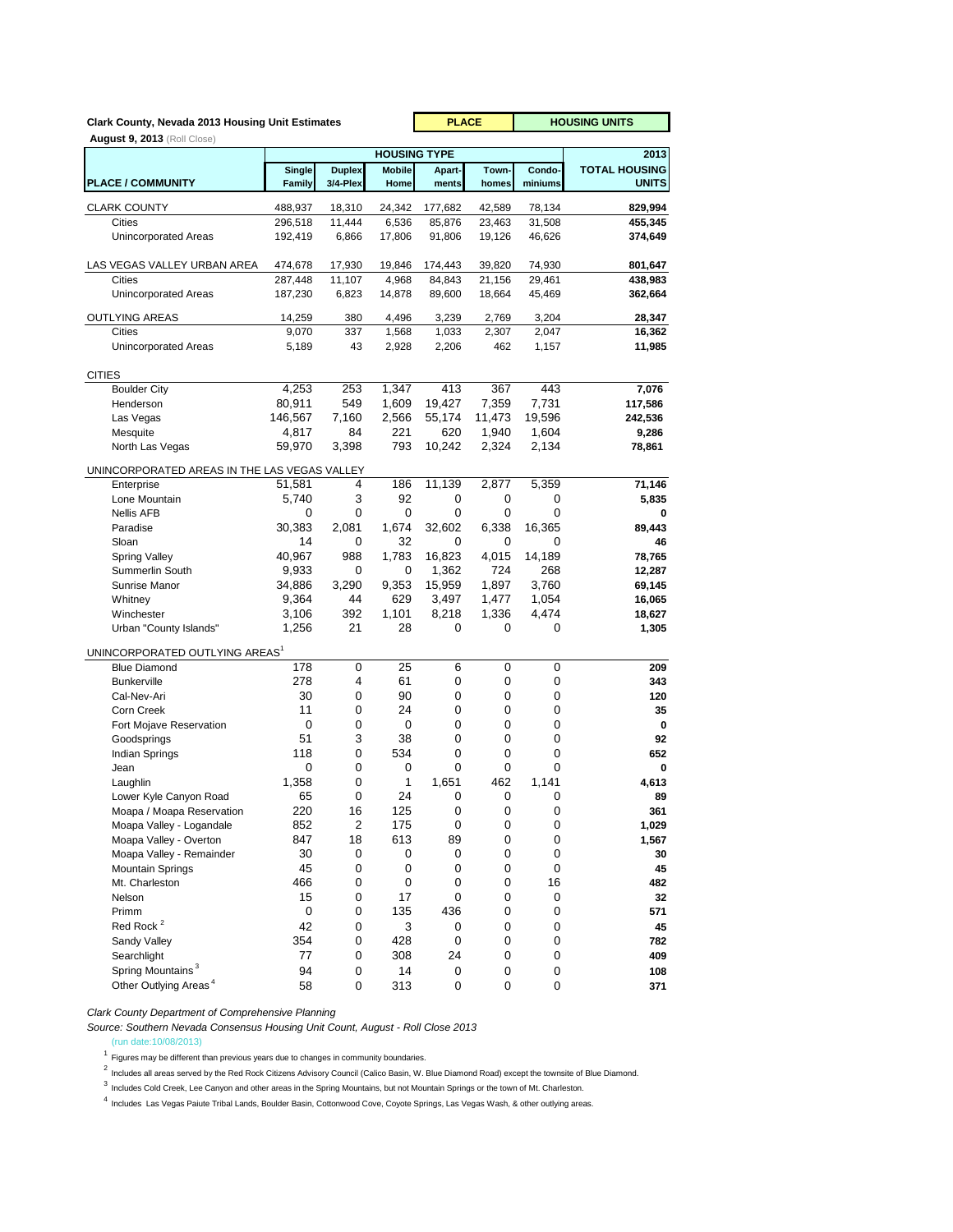## **Clark County, Nevada 2012 Population Estimates**

 **August 3, 2012** (Roll Close)

| $\frac{1}{2}$                                |                    |                  | 2012                                 |                   |                  |                  |                      |
|----------------------------------------------|--------------------|------------------|--------------------------------------|-------------------|------------------|------------------|----------------------|
|                                              | Single             | <b>Duplex</b>    | <b>HOUSING TYPE</b><br><b>Mobile</b> | Apart-            | Town-            | Condo-           | <b>TOTAL HOUSING</b> |
| <b>PLACE / COMMUNITY</b>                     | Family             | 3/4-Plex         | Home                                 | ments             | homes            | miniums          | <b>UNITS</b>         |
| <b>CLARK COUNTY</b>                          | 482,272            | 18,261           | 24,393                               | 172,971           | 42,143           | 80,369           | 820,409              |
| <b>Cities</b>                                | 293,292            | 11,448           | 6,544                                | 83,760            | 23,025           | 32,992           | 451,061              |
| <b>Unincorporated Areas</b>                  | 188,980            | 6,813            | 17,849                               | 89,211            | 19,118           | 47,377           | 369,348              |
|                                              |                    |                  |                                      |                   |                  |                  |                      |
| LAS VEGAS VALLEY URBAN AREA<br>Cities        | 468,213<br>284,395 | 17,883<br>11,113 | 19,868<br>4,970                      | 169,781<br>82,727 | 39,379<br>20,723 | 77,261<br>30,945 | 792,385<br>434,873   |
| Unincorporated Areas                         | 183,818            | 6,770            | 14,898                               | 87,054            | 18,656           | 46,316           | 357,512              |
| <b>OUTLYING AREAS</b>                        | 14,059             | 378              | 4,525                                | 3,190             | 2,764            | 3,108            | 28,024               |
| Cities                                       | 8,897              | 335              | 1,574                                | 1,033             | 2,302            | 2,047            | 16,188               |
| Unincorporated Areas                         | 5,162              | 43               | 2,951                                | 2,157             | 462              | 1,061            | 11,836               |
|                                              |                    |                  |                                      |                   |                  |                  |                      |
| <b>CITIES</b><br><b>Boulder City</b>         | 4,243              | 253              | 1,349                                | 413               | 367              | 443              | 7,068                |
| Henderson                                    | 79,848             | 549              | 1,609                                | 18,785            | 7,060            | 7,693            | 115,544              |
| Las Vegas                                    | 145,220            | 7,166            | 2,568                                | 53,767            | 11,367           | 21,062           | 241,150              |
| Mesquite                                     | 4,654              | 82               | 225                                  | 620               | 1,935            | 1,604            | 9,120                |
| North Las Vegas                              | 59,327             | 3,398            | 793                                  | 10,175            | 2,296            | 2,190            | 78,179               |
|                                              |                    |                  |                                      |                   |                  |                  |                      |
| UNINCORPORATED AREAS IN THE LAS VEGAS VALLEY |                    | 4                | 187                                  | 9,645             | 2,877            | 6,296            |                      |
| Enterprise<br>Lone Mountain                  | 49,618<br>5,602    | 3                | 92                                   | 0                 | 0                | 0                | 68,627<br>5,697      |
| <b>Nellis AFB</b>                            | 0                  | 0                | 0                                    | 0                 | 0                | $\mathbf 0$      | 0                    |
| Paradise                                     | 30,271             | 2,079            | 1,674                                | 32,012            | 6,443            | 16,229           | 88,708               |
| Sloan                                        | 14                 | 0                | 32                                   | 0                 | 0                | 0                | 46                   |
| <b>Spring Valley</b>                         | 40,528             | 988              | 1,785                                | 16,428            | 4,015            | 14,235           | 77,979               |
| Summerlin South                              | 9,480              | 0                | 0                                    | 1,362             | 610              | 226              | 11,678               |
| Sunrise Manor                                | 34,778             | 3,239            | 9,369                                | 15,892            | 1,897            | 3,802            | 68,977               |
| Whitney                                      | 9,163              | 44               | 630                                  | 3,497             | 1,477            | 1,054            | 15,865               |
| Winchester                                   | 3,105              | 392              | 1,101                                | 8,218             | 1,337            | 4,474            | 18,627               |
| Urban "County Islands"                       | 1,259              | 21               | 28                                   | 0                 | 0                | $\mathbf 0$      | 1,308                |
| UNINCORPORATED OUTLYING AREAS <sup>1</sup>   |                    |                  |                                      |                   |                  |                  |                      |
| <b>Blue Diamond</b>                          | 179                | 0                | 26                                   | 6                 | 0                | 0                | 211                  |
| <b>Bunkerville</b>                           | 278                | 4                | 67                                   | 0                 | 0                | 0                | 349                  |
| Cal-Nev-Ari                                  | 30                 | 0                | 90                                   | 0                 | 0                | 0                | 120                  |
| Corn Creek                                   | 10                 | 0                | 25                                   | 0                 | 0                | 0                | 35                   |
| Fort Mojave Reservation                      | 0                  | 0                | 0                                    | 0                 | 0                | 0                | 0                    |
| Goodsprings                                  | 52                 | 3                | 38                                   | 0                 | 0                | 0                | 93                   |
| Indian Springs                               | 119                | 0                | 534                                  | 0                 | 0                | $\mathbf 0$      | 653                  |
| Jean                                         | 0                  | 0                | 0                                    | 0                 | $\mathbf 0$      | $\mathbf 0$      | 0                    |
| Laughlin                                     | 1,326              | 0                | 1                                    | 1,602             | 462              | 1,045            | 4,436                |
| Lower Kyle Canyon Road                       | 67                 | 0                | 24                                   | 0                 | 0                | 0                | 91                   |
| Moapa / Moapa Reservation                    | 222                | 16               | 129                                  | 0                 | 0                | 0                | 367                  |
| Moapa Valley - Logandale                     | 848                | 2                | 181                                  | 0                 | 0                | 0                | 1,031                |
| Moapa Valley - Overton                       | 844                | 18               | 618                                  | 89                | 0                | 0                | 1,569                |
| Moapa Valley - Remainder                     | 32                 | 0                | 0                                    | 0                 | 0                | 0                | 32                   |
| <b>Mountain Springs</b>                      | 45                 | 0                | 0                                    | 0                 | 0                | 0                | 45                   |
| Mt. Charleston                               | 466                | 0                | 0                                    | 0                 | 0                | 16               | 482                  |
| Nelson                                       | 15                 | 0                | 17                                   | 0                 | 0                | 0                | 32                   |
| Primm                                        | 0                  | 0                | 135                                  | 436               | 0                | 0                | 571                  |
| Red Rock <sup>2</sup>                        | 43                 | 0                | 3                                    | 0                 | 0                | 0                | 46                   |
| Sandy Valley                                 | 357                | 0                | 427                                  | 0                 | 0                | 0                | 784                  |
| Searchlight                                  | 77                 | 0                | 310                                  | 24                | 0                | 0                | 411                  |
| Spring Mountains <sup>3</sup>                | 94                 | 0                | 13                                   | 0                 | 0                | 0                | 107                  |
| Other Outlying Areas <sup>4</sup>            | 58                 | 0                | 313                                  | 0                 | 0                | 0                | 371                  |

**PLACE** | HOUSING UNITS

*Clark County Department of Comprehensive Planning*

*Source: Southern Nevada Consensus Housing Unit Count, July 2012*

(run date:12/17/2012)

 $1$  Figures may be different than previous years due to changes in community boundaries.

<sup>2</sup> Includes all areas served by the Red Rock Citizens Advisory Council (Calico Basin, W. Blue Diamond Road) except the townsite of Blue Diamond.

3 Includes Cold Creek, Lee Canyon and other areas in the Spring Mountains, but not Mountain Springs or the town of Mt. Charleston.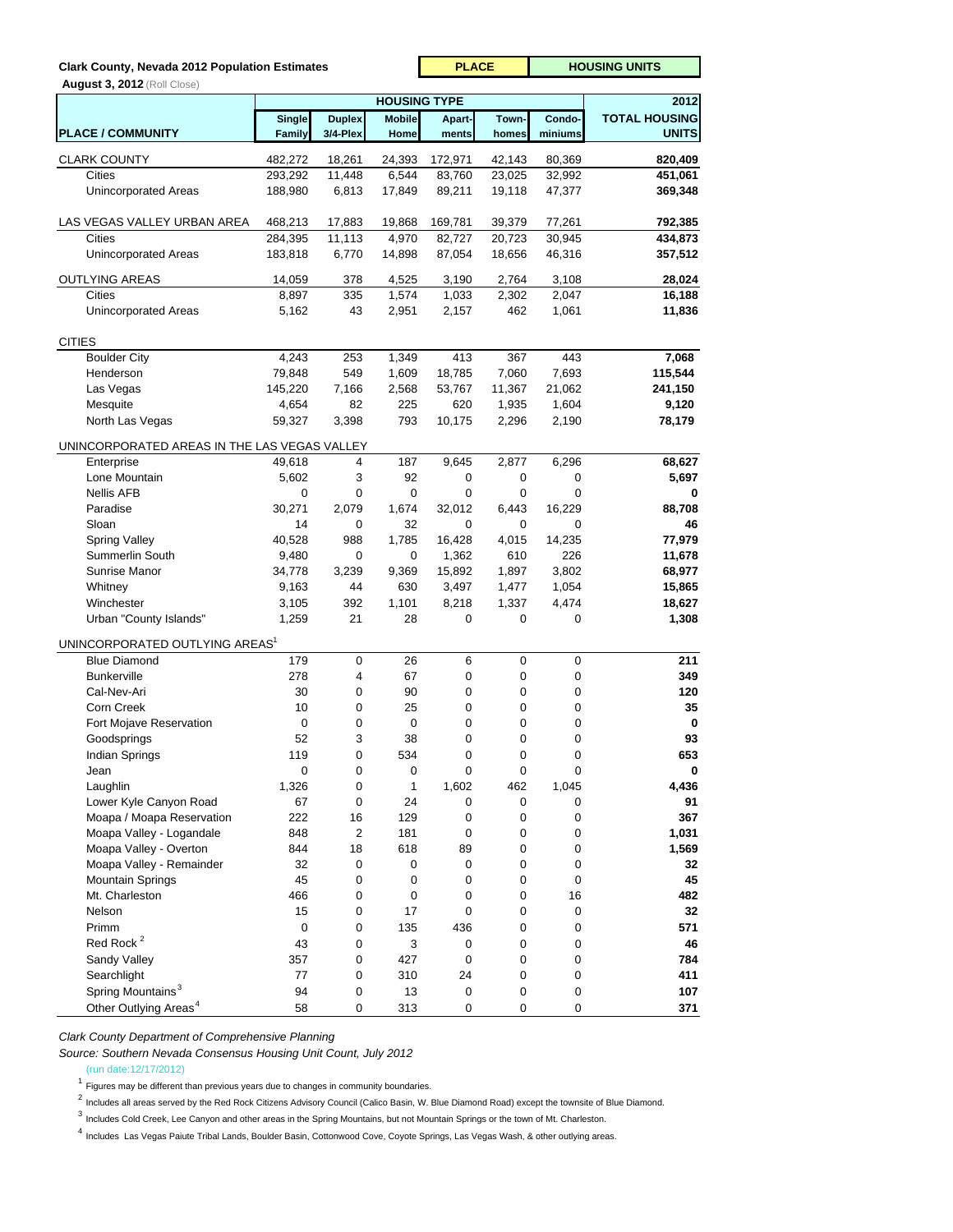|                                              | <b>Clark County, Nevada 2011 Population Estimates</b> |                           |                                      |                 |                | <b>HOUSING UNITS</b> |                              |
|----------------------------------------------|-------------------------------------------------------|---------------------------|--------------------------------------|-----------------|----------------|----------------------|------------------------------|
| July 1, 2011                                 |                                                       |                           |                                      |                 |                |                      |                              |
|                                              |                                                       |                           | <b>HOUSING TYPE</b><br><b>Mobile</b> |                 | Town-          | Condo-               | 2011<br><b>TOTAL HOUSING</b> |
| <b>PLACE / COMMUNITY</b>                     | Single<br>Family                                      | <b>Duplex</b><br>3/4-Plex | Home                                 | Apart-<br>ments | homes          | miniums              | <b>UNITS</b>                 |
| <b>CLARK COUNTY</b>                          | 477,387                                               | 19,439                    | 26,858                               | 169,331         | 39,838         | 84.453               | 817,306                      |
| Cities                                       | 291,085                                               | 12,366                    | 6,878                                | 81,136          | 20,723         | 37,017               | 449,205                      |
| Unincorporated Areas                         | 186,302                                               | 7,073                     | 19,980                               | 88,195          | 19,115         | 47,436               | 368,101                      |
|                                              |                                                       |                           |                                      |                 |                |                      |                              |
| LAS VEGAS VALLEY URBAN AREA                  | 463,909                                               | 19,049                    | 21,639                               | 166,762         | 37,053         | 80,929               | 789,341                      |
| Cities                                       | 282,783                                               | 12,019                    | 5,189                                | 80,323          | 18,403         | 34,650               | 433,367                      |
| <b>Unincorporated Areas</b>                  | 181,126                                               | 7,030                     | 16,450                               | 86,439          | 18,650         | 46,279               | 355,974                      |
| <b>OUTLYING AREAS</b>                        | 13,478                                                | 390                       | 5,219                                | 2,569           | 2,785          | 3,524                | 27,965                       |
| Cities                                       | 8,302                                                 | 347                       | 1,689                                | 813             | 2,320          | 2,367                | 15,838                       |
| Unincorporated Areas                         | 5,176                                                 | 43                        | 3,530                                | 1,756           | 465            | 1,157                | 12,127                       |
|                                              |                                                       |                           |                                      |                 |                |                      |                              |
| <b>CITIES</b>                                |                                                       |                           |                                      |                 |                |                      |                              |
| <b>Boulder City</b>                          | 4,023                                                 | 253                       | 1,167                                | 417             | 364            | 555                  | 6,779                        |
| Henderson                                    | 78,841                                                | 547<br>7,323              | 1,633                                | 16,899          | 6,851          | 9,609<br>22,825      | 114,380                      |
| Las Vegas<br>Mesquite                        | 145,257<br>4,279                                      | 94                        | 2,799<br>522                         | 53,220<br>396   | 9,856<br>1,956 | 1,812                | 241,280<br>9,059             |
| North Las Vegas                              | 58,685                                                | 4,149                     | 757                                  | 10,204          | 1,696          | 2,216                | 77,707                       |
|                                              |                                                       |                           |                                      |                 |                |                      |                              |
| UNINCORPORATED AREAS IN THE LAS VEGAS VALLEY |                                                       |                           |                                      |                 |                |                      |                              |
| Enterprise                                   | 48,526                                                | 4                         | 402                                  | 8,965           | 2,871          | 7,389                | 68,157                       |
| Lone Mountain                                | 5,523                                                 | 3                         | 95                                   | 0               | 0              | 0                    | 5,621                        |
| <b>Nellis AFB</b>                            | 0                                                     | 0                         | 0                                    | 0               | 0              | 0                    | 0                            |
| Paradise<br>Sloan                            | 29,981<br>7                                           | 2,315<br>0                | 1,773<br>37                          | 32,357<br>0     | 6,445<br>0     | 15,953<br>0          | 88,824<br>44                 |
|                                              |                                                       |                           |                                      |                 |                |                      |                              |
| <b>Spring Valley</b><br>Summerlin South      | 40,189                                                | 990<br>0                  | 1,823<br>0                           | 16,546<br>1,362 | 4,063<br>597   | 14,056<br>226        | 77,667<br>11,515             |
| Sunrise Manor                                | 9,330<br>34,183                                       | 3,261                     | 10,520                               | 15,557          | 1,860          | 3,800                | 69,181                       |
| Whitney                                      | 9,020                                                 | 44                        | 669                                  | 3,323           | 1,477          | 1,054                | 15,587                       |
| Winchester                                   | 3,105                                                 | 392                       | 1,102                                | 8,329           | 1,337          | 3,801                | 18,066                       |
| Urban "County Islands"                       | 1,262                                                 | 21                        | 29                                   | 0               | 0              | 0                    | 1,312                        |
|                                              |                                                       |                           |                                      |                 |                |                      |                              |
| UNINCORPORATED OUTLYING AREAS <sup>1</sup>   |                                                       |                           |                                      |                 |                |                      |                              |
| <b>Blue Diamond</b>                          | 177                                                   | 0                         | 33                                   | 6               | 0              | 0                    | 216                          |
| <b>Bunkerville</b>                           | 276                                                   | 4                         | 79                                   | 0               | 0              | 0                    | 359                          |
| Cal-Nev-Ari                                  | 18                                                    | 0                         | 103                                  | 0               | 3              | 0                    | 124                          |
| Corn Creek<br>Goodsprings                    | 6<br>55                                               | 0<br>3                    | 31<br>42                             | 0<br>0          | 0<br>0         | 0<br>0               | 37<br>100                    |
| Indian Springs                               | 84                                                    | $\mathbf 0$               | 541                                  | 0               | 0              | 0                    | 625                          |
| Jean                                         | 0                                                     | 0                         | 0                                    | 0               | 0              | 0                    | 0                            |
| Laughlin                                     | 1,307                                                 | 0                         | 2                                    | 1,201           | 462            | 1,141                | 4,113                        |
| Lower Kyle Canyon Road                       | 55                                                    | 0                         | 50                                   | 0               | 0              | 0                    | 105                          |
| Moapa / Moapa Reservation                    | 242                                                   | 16                        | 161                                  | 0               | 0              | 0                    | 419                          |
| Moapa Valley - Logandale                     | 823                                                   | $\overline{c}$            | 230                                  | 0               | 0              | $\pmb{0}$            | 1,055                        |
| Moapa Valley - Overton                       | 802                                                   | 18                        | 690                                  | 89              | 0              | 0                    | 1,599                        |
| Moapa Valley - Remainder                     | 36                                                    | 0                         | 0                                    | 0               | 0              | 0                    | 36                           |
| Mountain Springs                             | 45                                                    | 0                         | 1                                    | 0               | 0              | 0                    | 46                           |
| Mt. Charleston                               | 469                                                   | 0                         | 0                                    | 0               | 0              | 16                   | 485                          |
| Nelson                                       | 15                                                    | 0                         | 19                                   | 0               | 0              | 0                    | 34                           |
| Primm                                        | 0                                                     | 0                         | 135                                  | 436             | 0              | 0                    | 571                          |
| Red Rock <sub>2</sub>                        | 45                                                    | 0                         | 6                                    | 0               | 0              | 0                    | 51                           |
| Sandy Valley                                 | 274                                                   | 0                         | 530                                  | 0               | 0              | 0                    | 804                          |
| Searchlight                                  | 62                                                    | 0                         | 342                                  | 24              | 0              | 0                    | 428                          |
| Spring Mountains <sub>3</sub>                | 88                                                    | 0                         | 20                                   | 0               | 0              | 0                    | 108                          |
| Other Outlying Areas 4                       | 297                                                   | 0                         | 515                                  | 0               | 0              | 0                    | 812                          |

*Clark County Department of Comprehensive Planning*

*Source: Southern Nevada Consensus Housing Unit Count, July 2011*

(run date:01/23/2012)

 $1$  Figures may be different than previous years due to changes in community boundaries.

<sup>2</sup> Includes all areas served by the Red Rock Citizens Advisory Council (Calico Basin, W. Blue Diamond Road) except the townsite of Blue Diamond.

3 Includes Cold Creek, Lee Canyon and other areas in the Spring Mountains, but not Mountain Springs or the town of Mt. Charleston.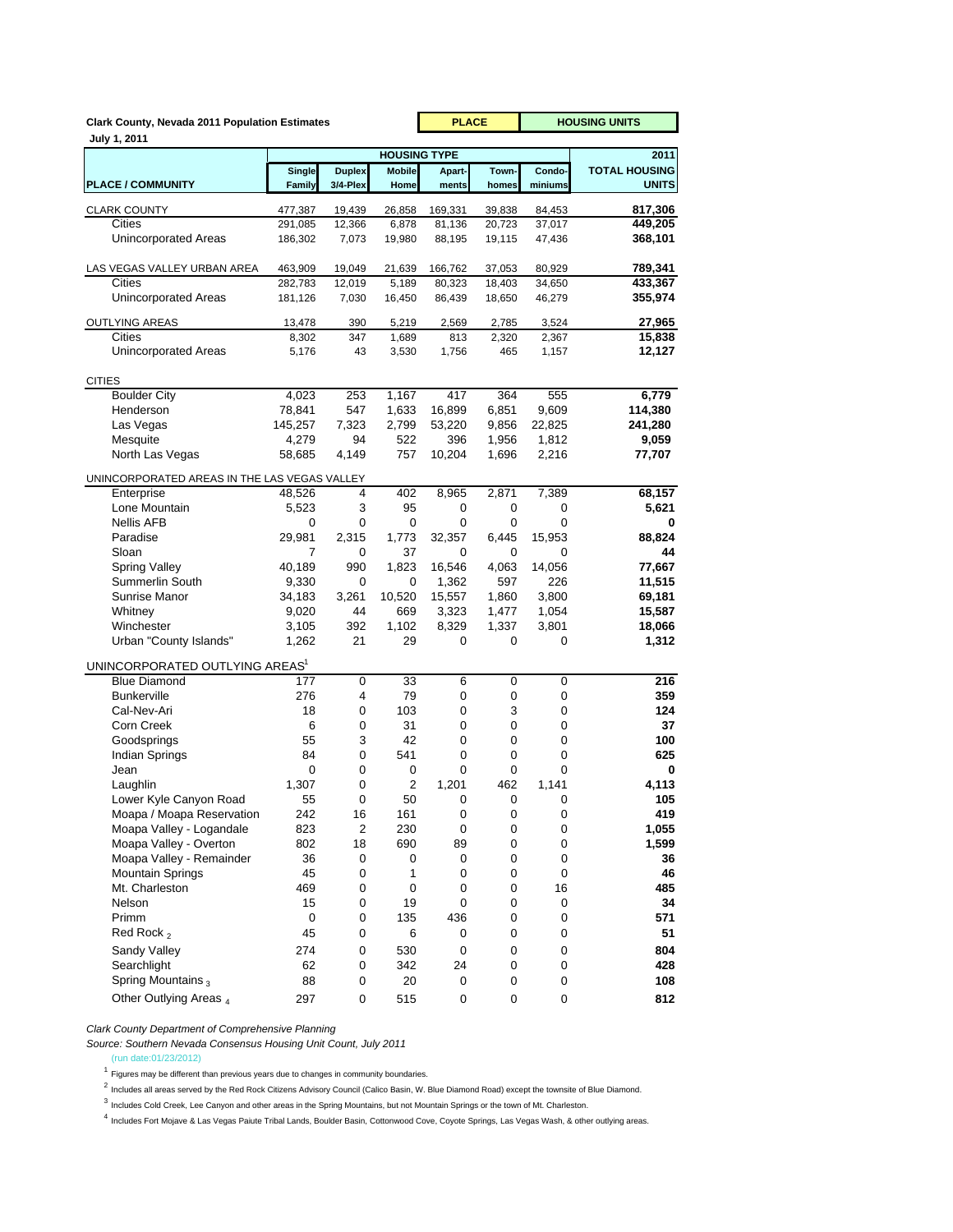# **Clark County, Nevada 2010 Population Estimates**

| <b>HOUSING UNITS</b><br><b>PLACE</b> |
|--------------------------------------|
|--------------------------------------|

|  |  | <b>July 1, 2010</b> |  |
|--|--|---------------------|--|
|--|--|---------------------|--|

|                                              | Single         | <b>Duplex</b> | <b>HOUSING TYPE</b><br>Mobile | Apart-      | Town-       | Condo-  | <b>TOTAL HOUSING</b> |
|----------------------------------------------|----------------|---------------|-------------------------------|-------------|-------------|---------|----------------------|
| <b>PLACE / COMMUNITY</b>                     | Family         | 3/4-Plex      | Home                          | ments       | homes       | miniums | <b>UNITS</b>         |
|                                              |                |               |                               |             |             |         |                      |
| <b>CLARK COUNTY</b>                          | 474,069        | 19,524        | 27,764                        | 163,833     | 39,767      | 89,911  | 814,868              |
| Cities                                       | 289,455        | 12,505        | 7,129                         | 79,708      | 21,094      | 37,163  | 447,054              |
| <b>Unincorporated Areas</b>                  | 184,614        | 7,019         | 20,635                        | 84,125      | 18,673      | 52,748  | 367,814              |
| LAS VEGAS VALLEY URBAN AREA                  | 460,927        | 19,132        | 22,591                        | 161,314     | 37,004      | 86,461  | 787,429              |
| <b>Cities</b>                                | 281,269        | 12,156        | 5,539                         | 78,896      | 18,796      | 34,822  | 431,478              |
| <b>Unincorporated Areas</b>                  | 179,658        | 6,976         | 17,052                        | 82,418      | 18,208      | 51,639  | 355,951              |
| <b>OUTLYING AREAS</b>                        | 13,142         | 392           | 5,173                         | 2,519       | 2,763       | 3,450   | 27,439               |
| Cities                                       | 8,186          | 349           | 1,590                         | 812         | 2,298       | 2,341   | 15,576               |
| <b>Unincorporated Areas</b>                  | 4,956          | 43            | 3,583                         | 1,707       | 465         | 1,109   | 11,863               |
| <b>CITIES</b>                                |                |               |                               |             |             |         | 447,054              |
| <b>Boulder City</b>                          | 4,015          | 255           | 1,167                         | 417         | 364         | 551     | 6,769                |
| Henderson                                    | 78,308         | 547           | 1,633                         | 16,544      | 6,786       | 9,609   | 113,427              |
| Las Vegas                                    | 144,639        | 7,347         | 3,122                         | 53,163      | 10,315      | 22,124  | 240,710              |
| Mesquite                                     | 4,171          | 94            | 423                           | 395         | 1,934       | 1,790   | 8,807                |
| North Las Vegas                              | 58,322         | 4,262         | 784                           | 9,189       | 1,695       | 3,089   | 77,341               |
| UNINCORPORATED AREAS IN THE LAS VEGAS VALLEY |                |               |                               |             |             |         | 355,951              |
| Enterprise                                   | 47,634         | 4             | 724                           | 8,949       | 2,818       | 7,221   | 67,350               |
| Lone Mountain                                | 5,465          | 3             | 97                            | 0           | $\pmb{0}$   | 0       | 5,565                |
| <b>Nellis AFB</b>                            | 0              | 0             | 0                             | 0           | $\mathbf 0$ | 0       |                      |
| Paradise                                     | 29,984         | 2,259         | 1,772                         | 31,884      | 6,231       | 17,481  | 89,611               |
| Sloan                                        | $\overline{7}$ | 0             | 41                            | 0           | 0           | 0       | 48                   |
| <b>Spring Valley</b>                         | 39,997         | 990           | 1,823                         | 14,110      | 3,958       | 16,488  | 77,366               |
| Summerlin South                              |                | $\mathbf 0$   | 0                             |             | 566         |         |                      |
|                                              | 9,143          |               |                               | 1,362       |             | 226     | 11,297               |
| Sunrise Manor                                | 34,108         | 3,263         | 10,532                        | 15,067      | 1,821       | 4,236   | 69,027               |
| Whitney                                      | 8,949          | 44            | 933                           | 2,785       | 1,477       | 1,790   | 15,978               |
| Winchester                                   | 3,105          | 392           | 1,102                         | 8,261       | 1,337       | 4,197   | 18,394               |
| Urban "County Islands"                       | 1,266          | 21            | 28                            | 0           | $\mathbf 0$ | 0       | 1,315                |
| UNINCORPORATED OUTLYING AREAS <sup>1</sup>   |                |               |                               |             |             |         | 11,863               |
| <b>Blue Diamond</b>                          | 176            | 0             | 32                            | 6           | $\pmb{0}$   | 0       | 214                  |
| <b>Bunkerville</b>                           | 275            | 4             | 78                            | 0           | $\pmb{0}$   | 0       | 357                  |
| Cal-Nev-Ari                                  | 18             | 0             | 106                           | 0           | 3           | 0       | 127                  |
| Corn Creek                                   | 6              | 0             | 32                            | 0           | $\mathbf 0$ | 0       | 38                   |
| Goodsprings                                  | 55             | 3             | 45                            | 0           | 0           | 0       | 103                  |
| Indian Springs                               | 85             | 0             | 546                           | 0           | $\mathbf 0$ | 0       | 631                  |
| Jean                                         | $\mathbf 0$    | 0             | 0                             | 0           | 0           | 0       | 0                    |
| Laughlin                                     | 1,301          | 0             | 2                             | 1,152       | 462         | 1,093   | 4,010                |
| Lower Kyle Canyon Road                       | 56             | 0             | 54                            | 0           | 0           | 0       | 110                  |
| Moapa / Moapa Reservation                    | 205            | 16            | 142                           | 0           | $\mathbf 0$ | 0       | 363                  |
| Moapa Valley - Logandale                     | 822            | 2             | 236                           | 0           | 0           | 0       | 1,060                |
| Moapa Valley - Overton                       | 801            | 18            | 688                           | 89          | 0           | 0       | 1,596                |
| Moapa Valley - Remainder                     | 36             | 0             | 0                             | 0           | 0           | 0       | 36                   |
| Mountain Springs                             | 45             | 0             | 1                             | 0           | 0           | 0       | 46                   |
| Mt. Charleston                               | 468            | 0             | 0                             | 0           | 0           | 16      | 484                  |
| Nelson                                       | 15             | 0             | 18                            | $\mathbf 0$ | $\mathbf 0$ | 0       | 33                   |
| Primm                                        | 0              | 0             | 135                           | 436         | 0           | 0       | 571                  |
|                                              |                |               |                               |             |             |         |                      |
| Red Rock <sub>2</sub>                        | 45             | 0             | 6                             | 0           | 0           | 0       | 51                   |
| Sandy Valley                                 | 276            | 0             | 560                           | 0           | 0           | 0       | 836                  |
| Searchlight                                  | 61             | 0             | 344                           | 24          | 0           | 0       | 429                  |
| Spring Mountains <sub>3</sub>                | 88             | 0             | 21                            | 0           | 0           | 0       | 109                  |
| Other Outlying Areas <sub>4</sub>            | 122            | 0             | 537                           | 0           | 0           | 0       | 659                  |

*Clark County Department of Comprehensive Planning*

*Source: Southern Nevada Consensus Housing Unit Count, July 2010*

(run date:12/13/2010)

 $1$  Figures may be different than previous years due to changes in community boundaries.

<sup>2</sup> Includes all areas served by the Red Rock Citizens Advisory Council (Calico Basin, W. Blue Diamond Road) except the townsite of Blue Diamond.

 $3$  Includes Cold Creek, Lee Canyon and other areas in the Spring Mountains, but not Mountain Springs or the town of Mt. Charleston.